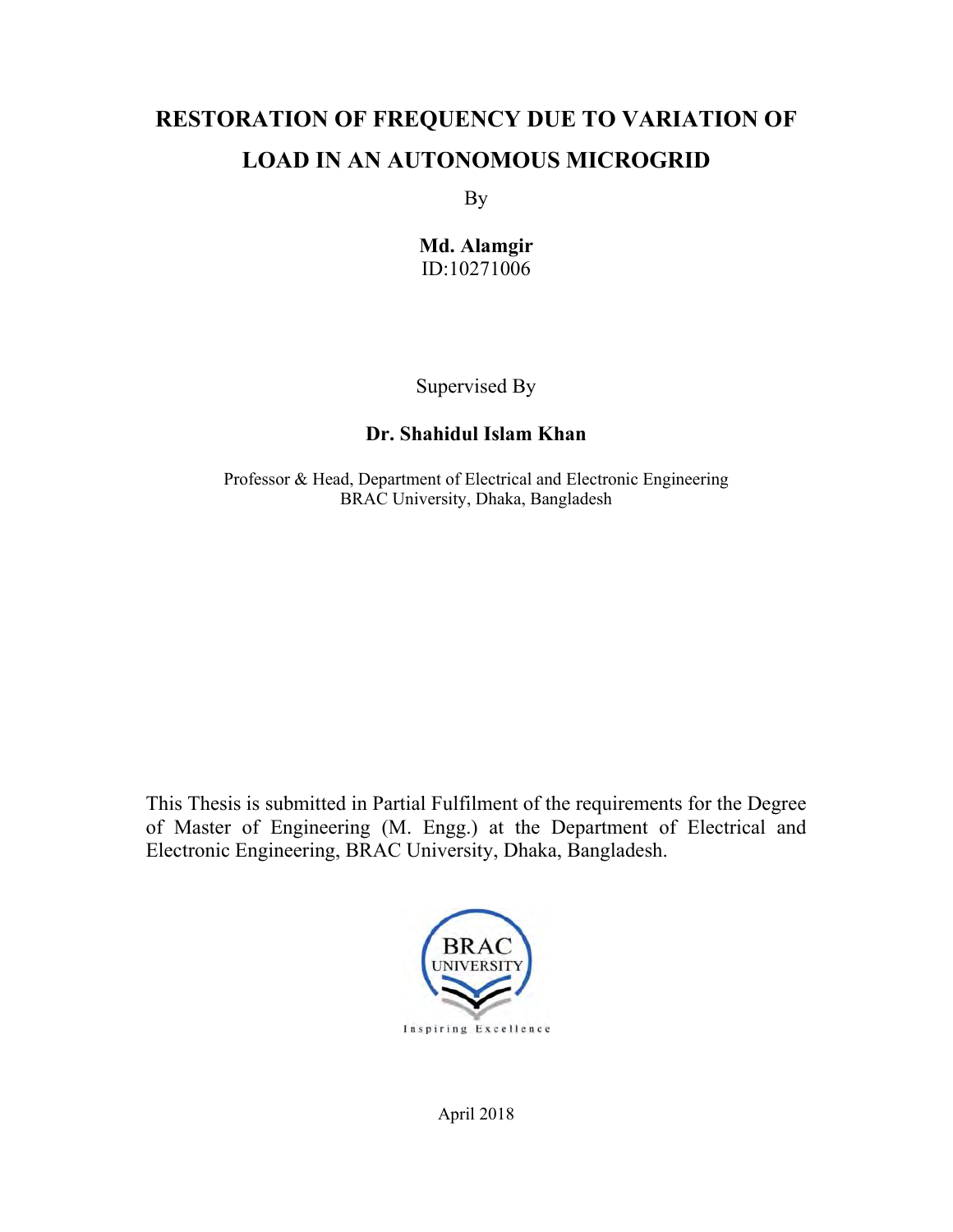#### **APPROVAL**

The Project entitled "RESTORATION OF FREQUENCY DUE TO VARIATION OF LOAD

IN AN AUTONOMOUS MICROGRID" submitted by Md. Alamgir, ID no 10271006 has been accepted as satisfactory in partial fulfillment of the requirement for the degree of Master of Engineering in Electrical and Electronic Engineering on 24 April 2018.

### **BOARD OF EXAMINERS**

 $\mathbf{1}$ . Dr. Shahidul Islam I

Professor and Chairperson Department of Electrical and Electronic Engineering BRAC University, Dhaka, Bangladesh

 $2.$ 

Dr. Amina Hasan Abedin **Assistant Professor** Department of Electrical and Electronic Engineering BRAC University, Dhaka, Bangladesh

3.

Ms. Rakiba Rayhana Lecturer Department of Electrical and Electronic Engineering BRAC University, Dhaka, Bangladesh.

Supervisor & Chairman

Member

Member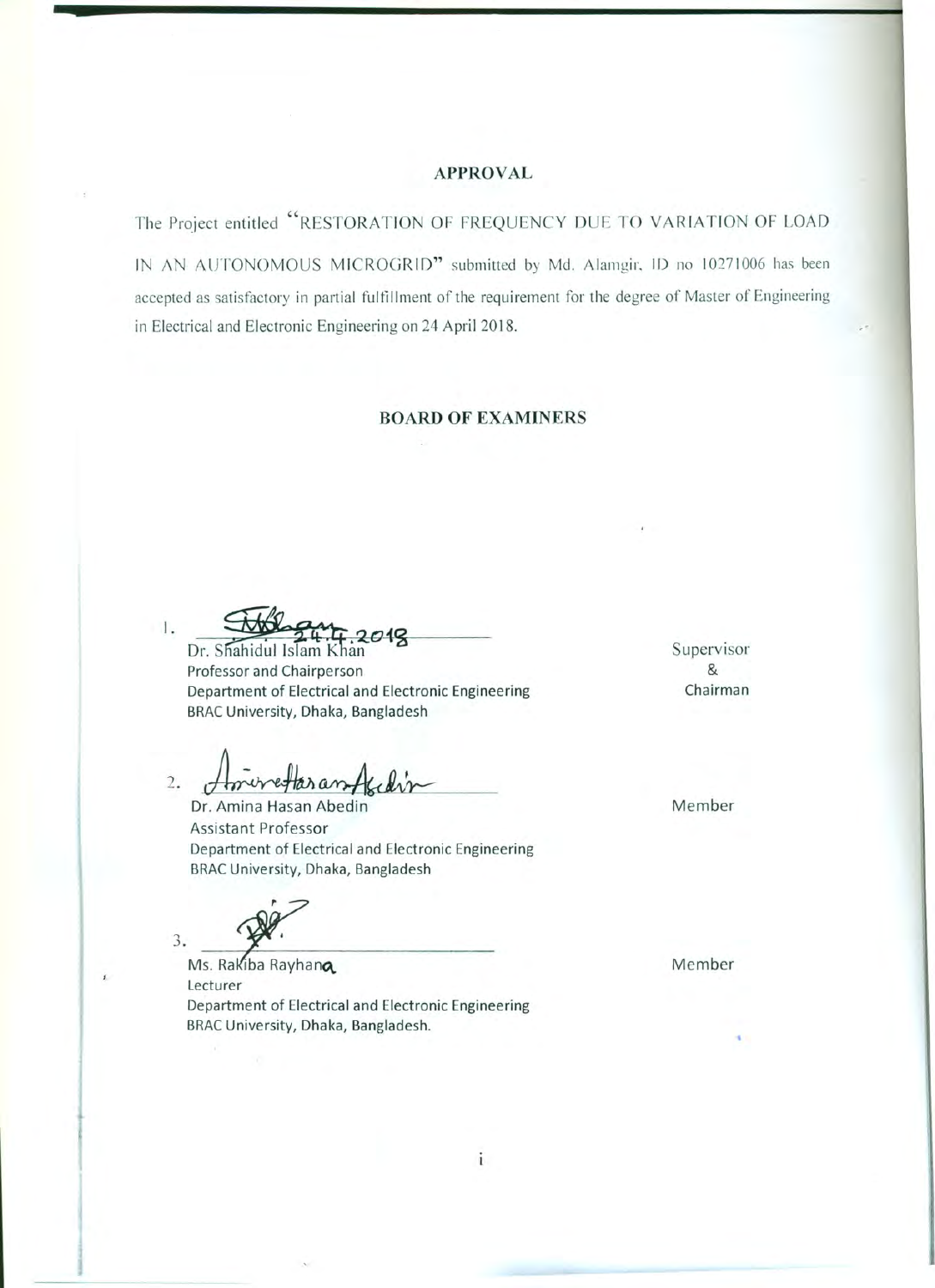### **Chapter 1**

# **Introduction**

#### **1.1 Introduction**

A Microgrid [1] is a mediumor low voltage distribution networks which comprises various distributed generations (DGs), controllable loads and storage devices. The generations are actually a mix of conventional, solar, wind, fuel cell, etc. Microgrid may be operated in interconnected or isolated mode from the main distribution grid as a controllable subsystem [2]. Microgrid provides a new pattern for defining the operation of DGs from the point of view of both the utility and the customer. The microgrid can be considered as a controllable group of the power system. For example, microgrid can be control as a single dispatch able load, which can respond in seconds to meet the requirements of the transmission system. The microgrid can also be designed to fulfill the customers' special requirements such as for local reliability development, feeder loss decrease, local voltage support, voltage sag adjustment, and increase of the efficiency through use of waste heat and so on[3].

In grid-connected mode, the microgrid will be electrically connected to the main network both being supplied by the network or injecting power to the network [4].If there is a fault in the main grid, the microgrid should have the ability to be operate in an islanded mode.

The important control tasks of a microgrid are the regulation of the system frequency and voltage magnitude, in the islanded mode. The power versus frequency droop control is the universally used process to ensure power sharing and the frequency/ voltage synchronization [5], because it is easy to implement and it enables decentralized control of various distributed generations (DGs). But, by using existing droop controller, the frequency of an autonomous microgrid will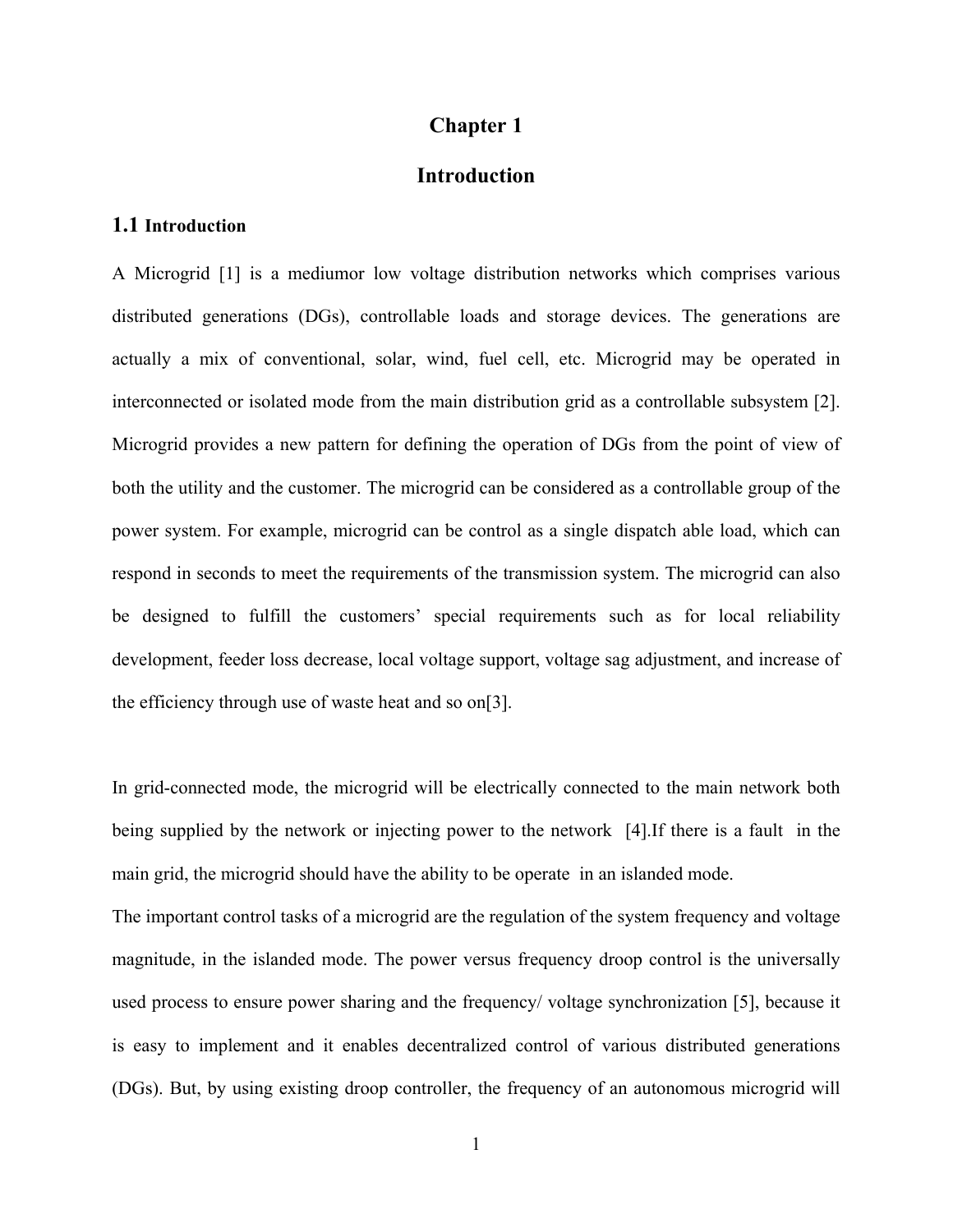endlessly change according to the variation of load requirement [6]. Also, since the droop control method is basically a steady-state measure, the dynamic characteristics of differentenergy sources are not taken into consideration.

The largest part of these distributed energy generators consist ofvariable-frequency ac sources, high-frequency ac sources or dc sources, and for this reason, they need dc–ac converters, also called inverters, to interface with the public-utility grid [7]. For instance, wind turbines [8] are most efficient if free to generate at variable frequency, and so, they require conversion from variable frequency ac to dc to ac; miniature gas-turbines with direct drive generators [9] control at high frequency and also need ac to dc to ac conversion; photovoltaic arrays [10] require dc–ac conversion. This means that almost in all cases inverters will be connected to the grid and will dominate power generation. So the dynamic characteristic of inverter cannot be neglected.

Because of completely different characteristics of conventional generators with renewable sources of generation, it is very difficult to propose a single method which will be applicable for both types of generation. Therefore, first of all a concept of unifying the renewable energy sources with the conventional sources has been presented. This is to operate the inverters used in the renewable sources exactly similar to a synchronous generator, naming it as 'Synchroconverter' [11].

Once the conventional and non-conventional generators are combined a common method for controlling the frequency of a system, for a change of load can be determined. This project describes a method of controlling the system frequency of a microgrid at different operating conditions.

2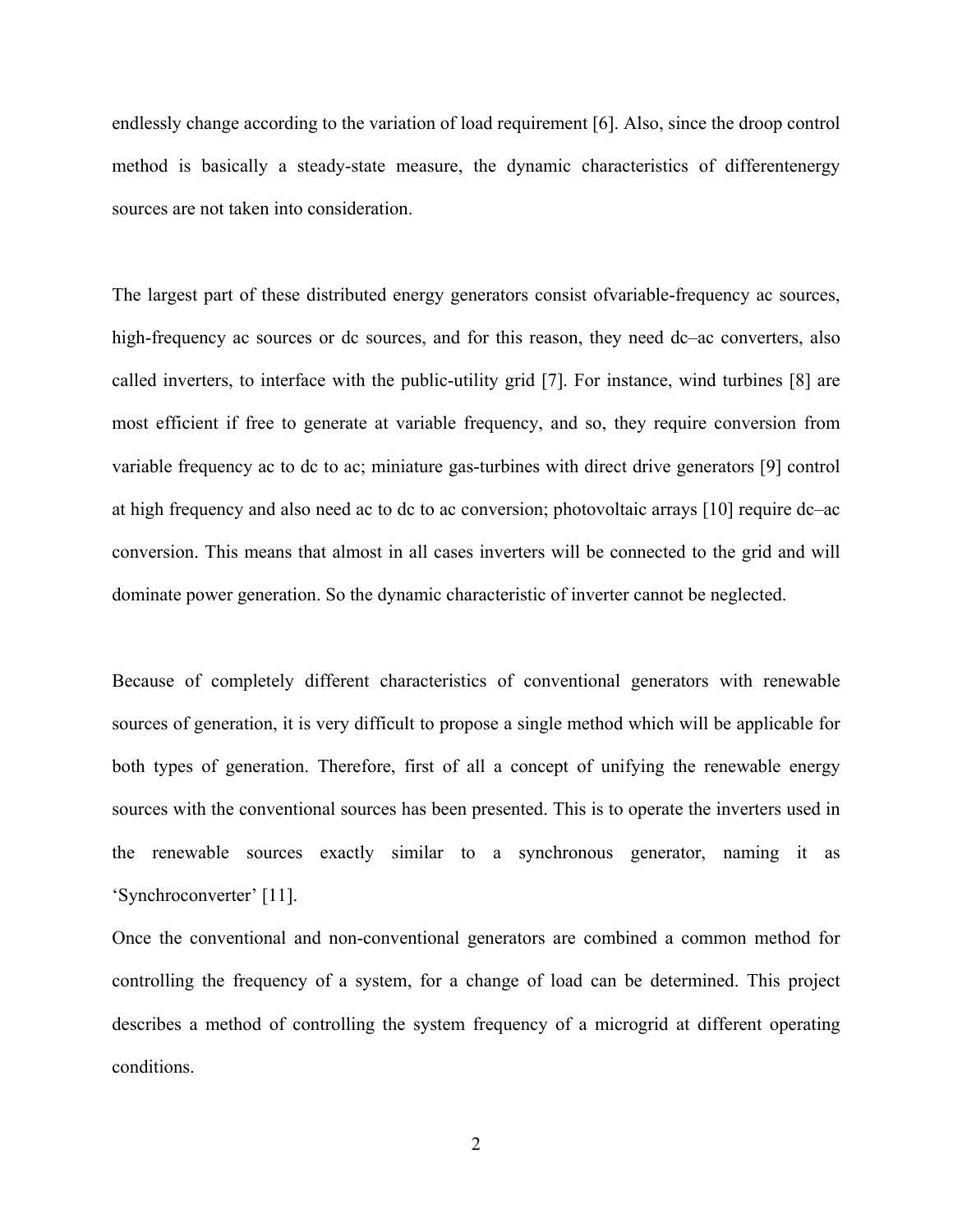#### **1.2 Literature Survey**

The application of microgrid is increasing day by day according to the requirement of humanity, in present time a verity of research have been carried out about the basic designof microgrid and Secondary load frequency control. Bo Zhaoet.al [12] proposed an integrated microgrid system with flexible formation and dependable distributed generations and energy storage systems.According to their paper the small microgrids can operate separately or in grid-connected mode by using master-slave control strategy. Shervin Mizani, et.al [13] elaborates that optimal selection of renewable distributed generations are in conjunction with an optimal dispatch strategy, can significantly reduce the microgrid lifetime cost and emission. Theypresent an optimal microgrid configuration withmathematical model and optimization algorithm.

 But the secondary load frequency control is an important issue for microgrid, Paolo Piagi [14] et.al elaborated that secondary load frequency can be control by controlling the power vs frequency droop control.Because **w**hen the microgrid is connected to the grid, loads receive power both from the grid and from local microsources, depending on the customer's situation, this situation requiresthe power vs frequency droop control. Hemanshu R.Pota [15] explain the use of droop control system to distribute load changes between inverter-sourced generators in an autonomousmicrogrid. When the load changes within the microgrid, the inverter-sourced generators will share this change in loadand for this he proposes a controller and sensor dynamics model to interact for a stable operation. Mojtaba Khederzadeh [16] describes aformulato stabilize the frequency in normal and emergency condition based on the new bilateral communication infrastructure within aMicrogrid, and for this demand reserves technic are used based on a pre-scheduledsetting instead of shedding loads or applying generation resources. A.Madureira, et.al [17] demonstrate that a microgrid Central Controller (MGCC) can be added to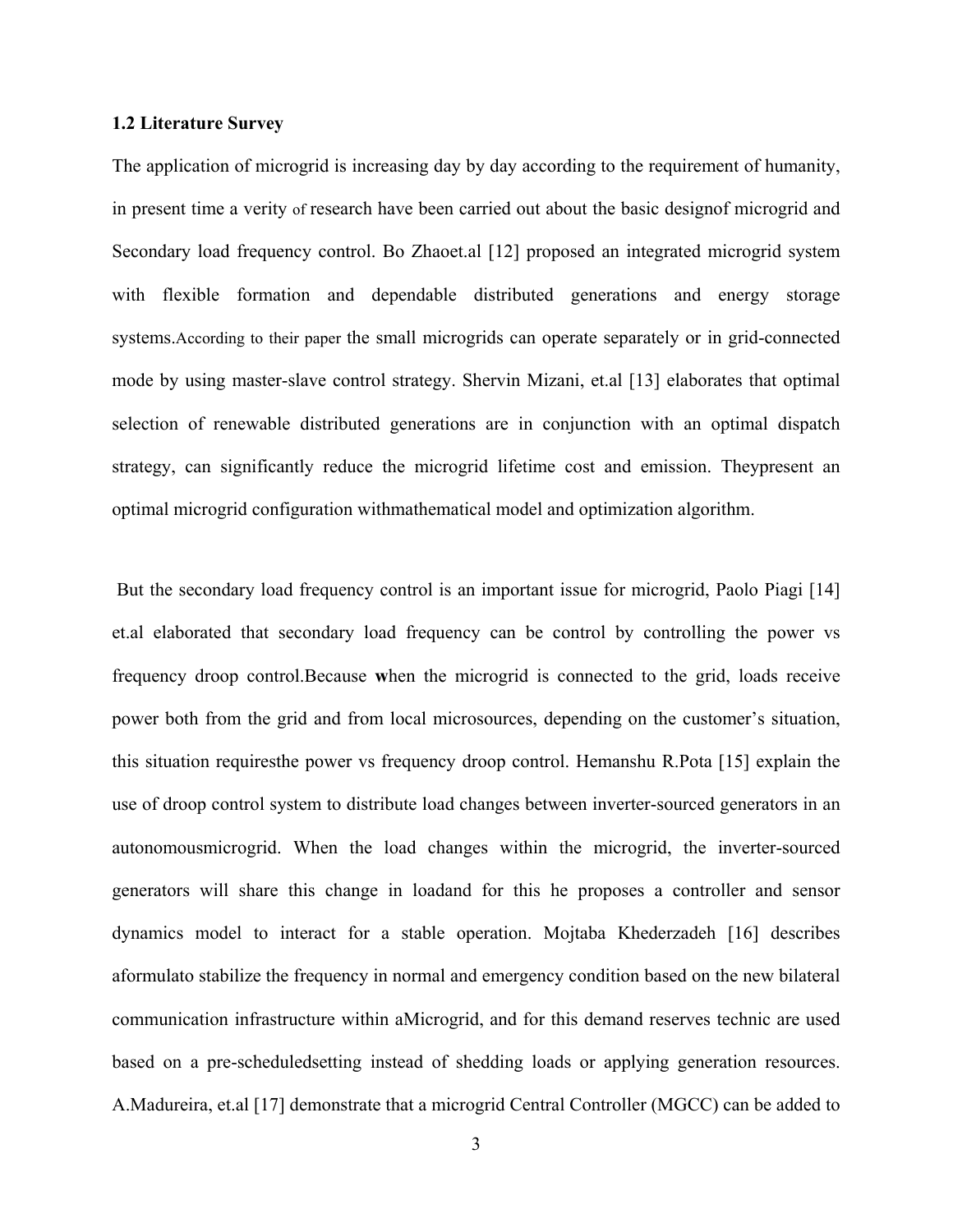the microgridthat system able to assure stable and secure operation when themicrogrid is on islanding mode.

Qobad Shafiee et.al [18] placed a concept to imagine the secondary approach.A distributed networked control system is used in order to implement a distributed secondary control (DSC) instead of MGCC. The proposed idea is not only able to restore frequency and voltage of the microgrid to the nominal value but also ensures reactive power sharing. The distributed secondary control does not defends on a central control, so that the failure of a single unit will not produce the fail down of the whole system. Here every DG has its own local secondary control which canproduce appropriate control signal for the primary control levelby using the measurements of other DGs in each sample time by acommunication latency, this latency is considered whensending/receiving information to/from other DG units and theresults are compared with the conventional MGCC. Seon-Ju Ahn et.al [19] elaborated that the secondary load frequency control of a microgrid is important issue thus they proposes a new frequency control technique foran islandedmicrogrid with various DGs to ensure the constant system frequency. As their proposal an integral controller is addedto the existing droop controller for this function. As their investigation they use simple two DGs model. Firstly, the effects of various control parameters, such as integral gain and droop constant. According to these investigations, a method to determine the control parameters considering the dynamiccharacteristics of various DGs is proposed.Torestore the system frequency to the nominal value within limited time and also ensure the propersharing between multiple DGs wasthe objectives of the proposed method.

4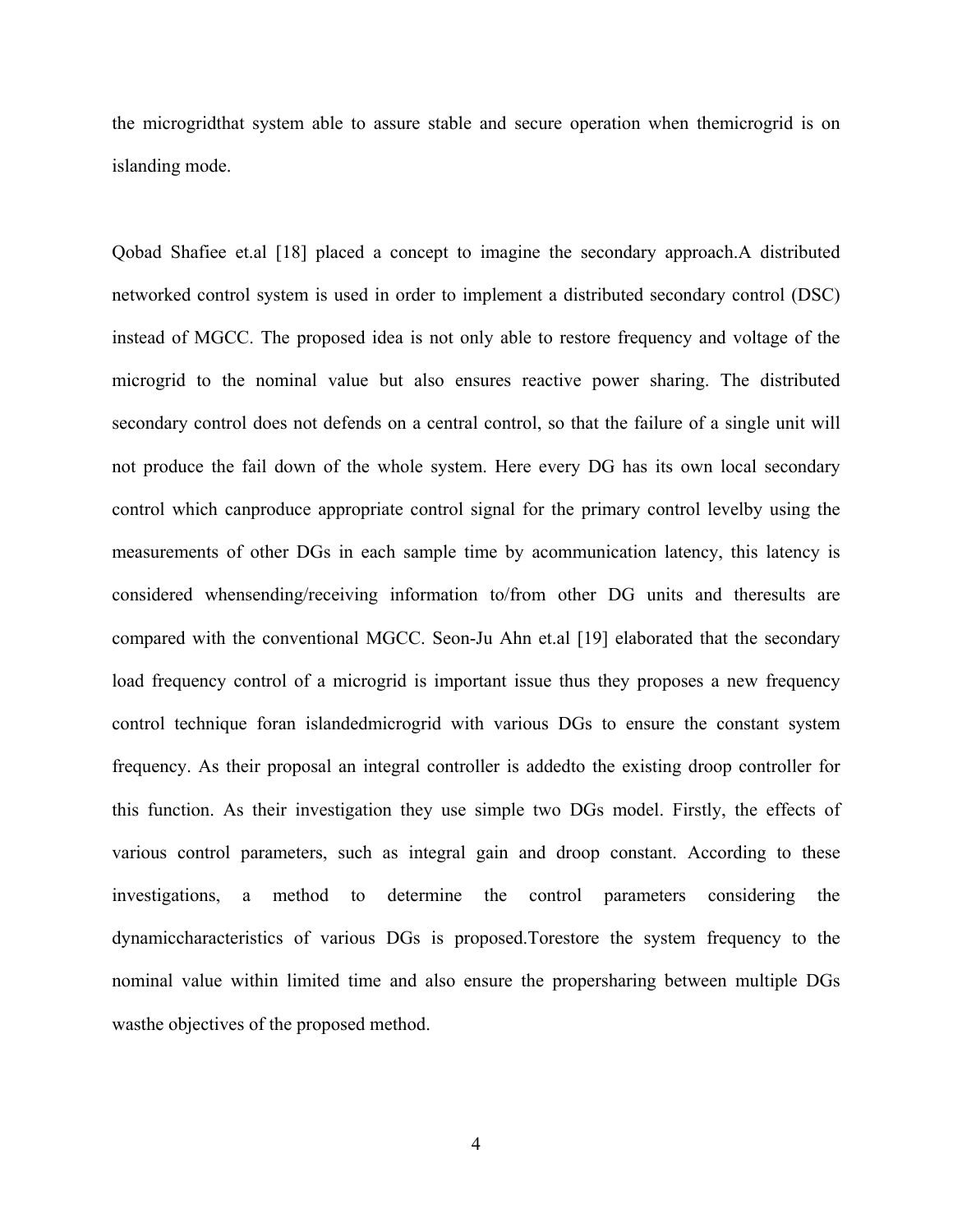Constanza Ahumada et.al [20] has claimed about using conventional droop control for controlling load frequency ,they said that a disadvantage of this method is that in steady state the frequency of the microgriddeviates from the nominal value, and has to be restored using a Secondary Control System (SCS). The output signal of (SCS) is transmitted using a communication channel to the microgrid to correcting the frequency. But communication channels has some limitation such as prone to time delays which should be considered in the design of the SCS.In their paper, they proposed two new SCSs control schemes are explained to deal with this issue:1. Model Predictive Controller (MPC) and 2.Smith predictor based controller. The performance of both control methodologies is compared to by using simulation work and they make a decision that MCP has better performance. Emanuel Serban et.al [21] describes a pseudo-droop control structure integrated within a microgrid systemthrough Distributed Power Generation (DPG) modules capable to function in off-grid islanded, gensetconnected and grid-connected modes of operation. Theyproposed a control strategy in off grid islanded mode method based on the microgridline frequency control as agent of communication for energy control between the DPG modules. When the AC load demand decreasethan the available power from the photovoltaic solararray where the battery bank may be overcharged with unrecoverable damage consequences. The DPGmodule controls the battery charge with a frequency generator function and the DPG current source module controls its output current through a frequency detection function.

Jun Yang, at.al [22] Present a LFC model of an isolated micro-grid with EVs, distributed generations and their constraints is developed. In addition, a controller based on multivariable generalized predictive control (MGPC) theory is proposed for LFC in the isolated micro-grid, where EVs and diesel generator (DG) are coordinated to achieve a satisfied performance on load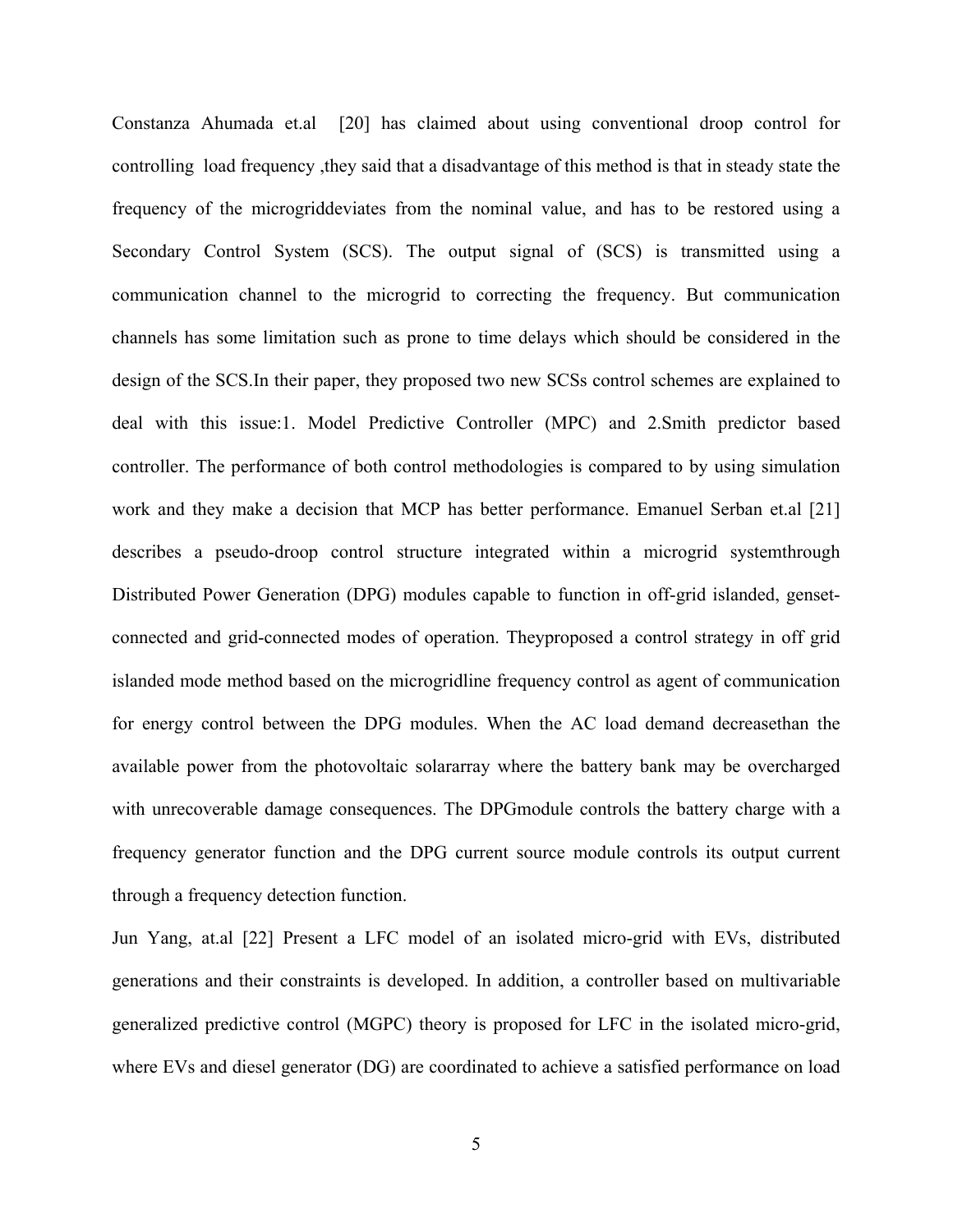frequency. A standard isolated micro-grid with EVs, DG, and wind farm is modeled in the MATLAB/Simulink environment to demonstrate the effectiveness of the proposed method. Simulation results establish that with MGPC, the energy stored in EVs can be managed intelligently according to LFC requirement. This improves the system frequency stability with complex operation situations including the random renewable energy resource and the continuous load disturbances.

### **1.3 Objective of the project work**

Three objectives were set for the project work. They are:

- (a) To develop a system for unifying the alternative energy sources with conventional generations.
- (b) To propose a load-frequency control strategy for the restoration of frequency with the variation of load.
- (c) To develop a rule for generalized control of generations of varying characteristics.

#### **1.4 Organization of this report**

This project paper is organized in five chapters. Chapter 1 describes an introduction of the topics in general. It also includes a description of literature survey containing an analysis of previous related work and highlights of their limitations. The scope of the present work is also described in this chapter

Chapter 2 describes the concepts of synchronverter.Its formulation and application in microgrid have been elaborated in this chapter.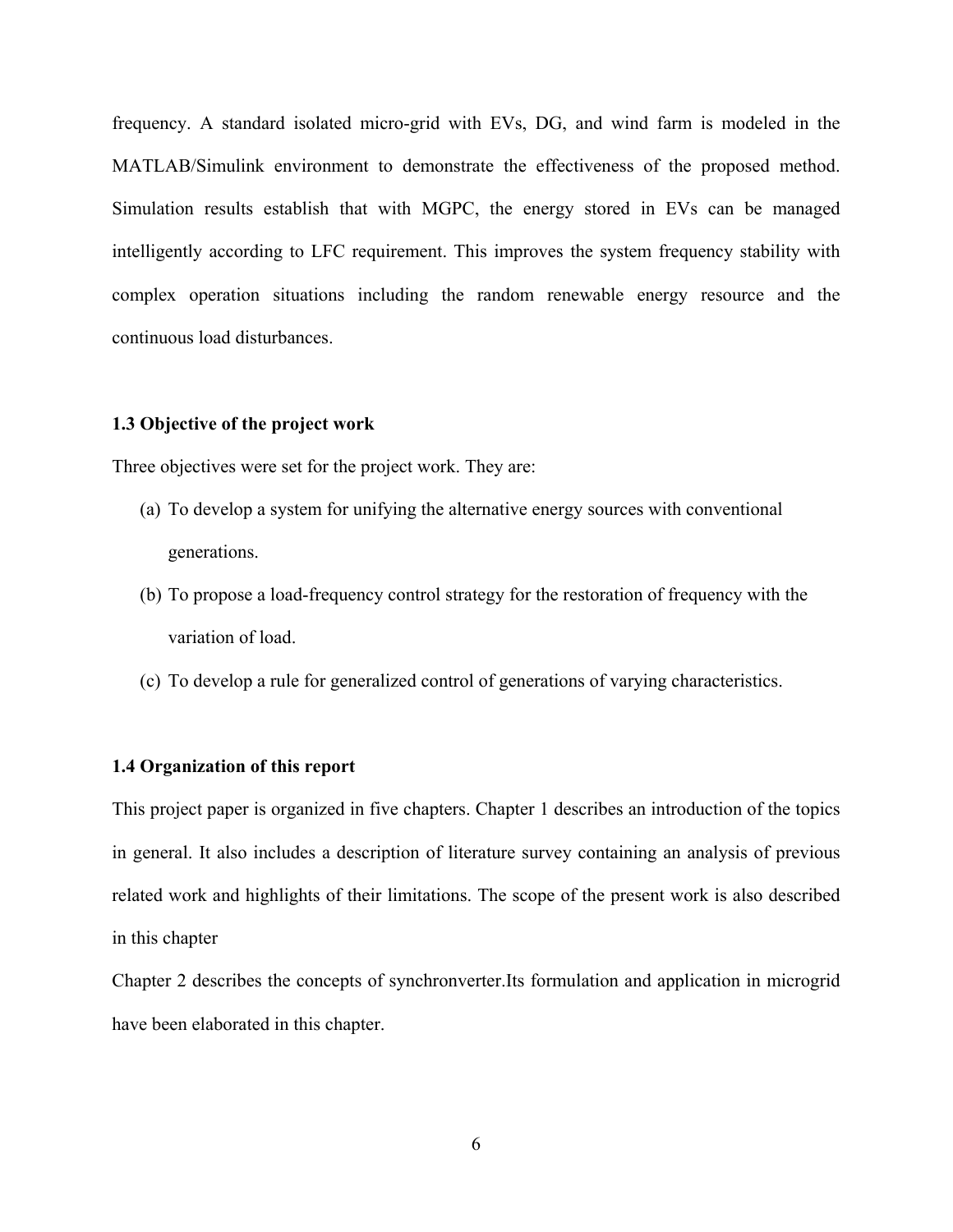Chapter 3 elaborates the representation of microgrid. The main topic of this chapter is the description of the representation of different distributed generators comprising a microgrid. On the basis of the representation of the components of a microgrid the control aspects are presented in this chapter.

Chapter 4 contains the results of the present work. A simulation of load-frequency control has been presented in this chapter. Starting with a description of the system studied, the cases of simulation has been explained in this chapter. The outputs of the simulation are presented in graphical form. Finally a rule-based control algorithm has been developed for application of this work in generalized microgrid.

The project paper is concluded in chapter 5. Apart from the conclusion of the work the scope future work has been presented in this chapter.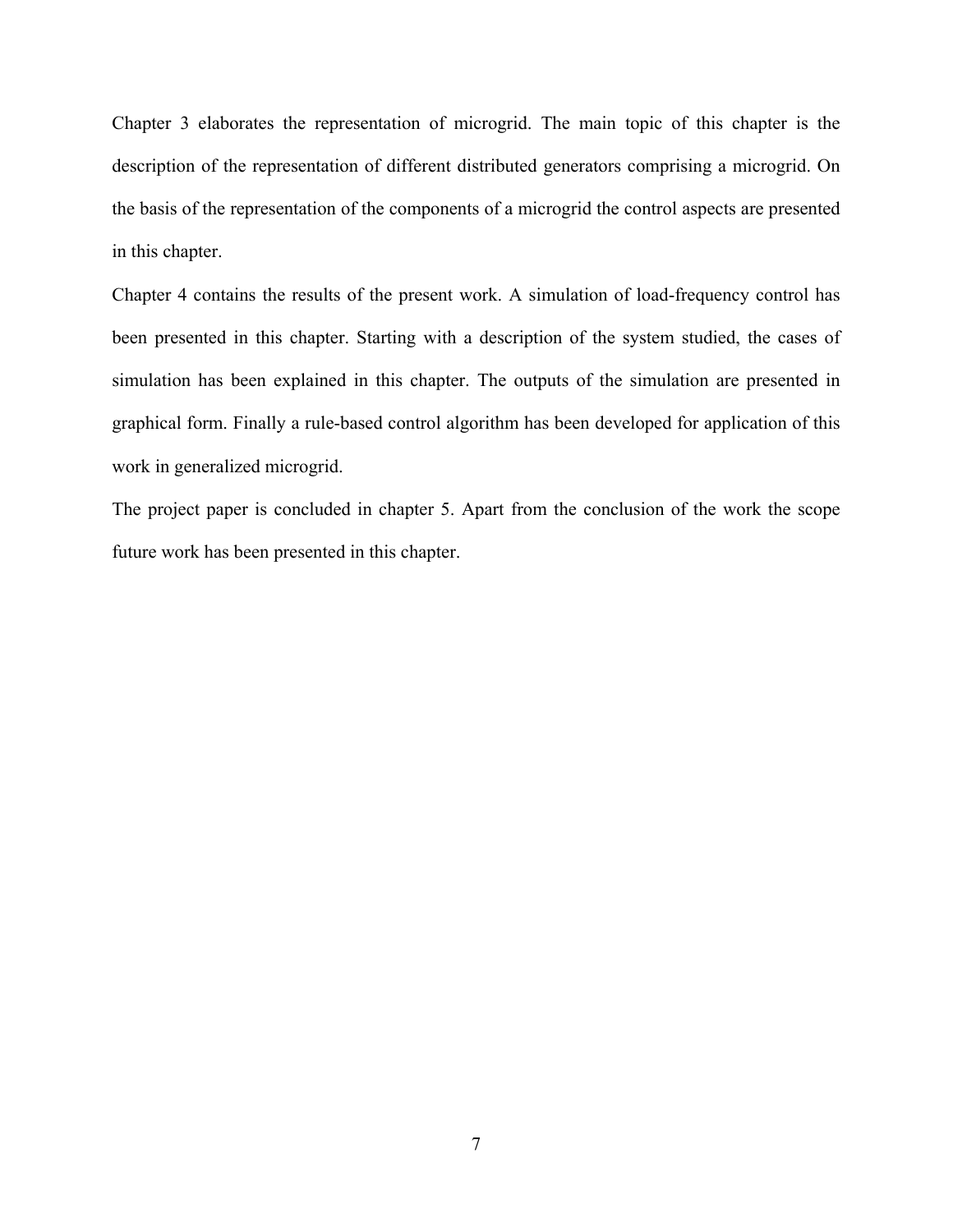### **Chapter 2**

# **Synchronverter**

#### **2.1 What is Synchronverter?**

For economic, technical, and environmental reasons, the share of electrical energy produced by distributedenergy sources, such as combined heat and power (CHP) plants, and renewableenergy sources, such as wind power, solar power, wave and tidal power, etc., is steadily increasing.Most of these distributed/renewable-energy generators comprisevariable-frequency ac sources, high-frequency ac sources, or dc sources, and hence, they need dc–ac converters, also called inverters, to interface with the public-utility grid. For example wind turbines need conversion from variable frequency ac to dc to ac, small gas turbine will require conversion from ac to dc to ac, photovoltaic arrays require dc to ac conversion. This means that more and more inverters will be connected to the grid and will eventually dominate power generation.

 Now the key problem here is how to control the inverters in distributed power generators. There are two options, the first is to redesign the whole power system and to change the way it is operated and the second is to find a way so that these inverters can be integrated into the existing system and behave in the same way as large synchronous generator (SG) can do. I think that the second option has the advantages, as it would assure a smooth transition to a grid dominated by inverters. The inverters that are operated in this way is called a synchronverters [11]. Using synchronverters, the well-established theory used to control SGs can still be used in power systems where a significant proportion of the generating capacity is inverter-based.

The dynamic equations are the same; only the mechanical power exchanged with the prime mover in conventional SGs is replaced with the power exchanged with the dc bus in an inverter. I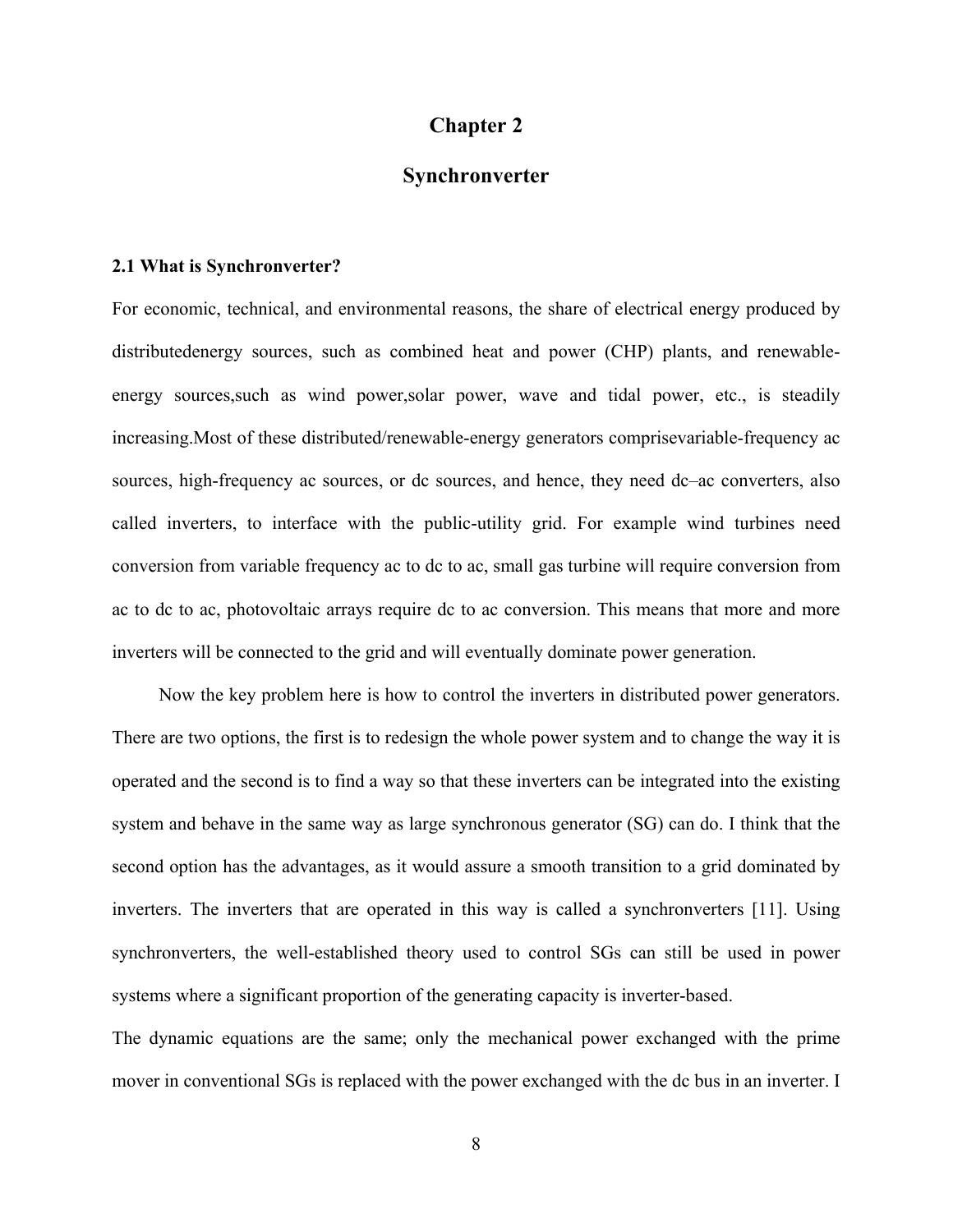call such an inverter (including the filter inductors and capacitors) and the associated controller a synchronverter.To be more precise, a synchronverter is equivalent to an SG with a small capacitor bank connected in parallel to the stator terminals. A sychronverter will have all the good and bad properties of an SG, which is a complex nonlinear system. For example, the undesirable phenomena, such as loss of stability due to underexcitation as well as hunting could occur in a synchronverter. An advantage is that we can choose the parameters, such as inertia, friction coefficient, field inductance, and mutual inductances suitable for best operation of the inverter. We can choose parameter values that are impossible in a real SG, and we can also vary the parameters while the system is operating.

If a synchronverter is connected to the utility grid and is operated as a generator, no difference would be felt from the grid side between this system and an SG. Thus, the conventional control algorithms and equipment that have been developed for SGs driven by prime movers can be applied to synchronverters.

#### **2.2 Implementation of Synchronverter**

Now I will describehow to implement a synchronverter. A simple dc/ac converter (inverter) used to convert dc power into three-phase ac (or the other way round) is shown in Fig. 2.1. It includes three inverter legs operated using pulse width modulation (PWM) and LC filters to reduce the voltage ripple (and hence, the current ripple) caused by the switching. In grid-connected operation, the impedance of the grid should be included in the impedance of the inductors  $L_g$ (with series resistance  $R_g$ ), and then we may consider that after the circuit breaker, we have an infinite bus. The power part of the synchronverter is the circuit to the left of the three capacitors, together with the capacitors. If we disregard the ripple, then this part of the circuit will behave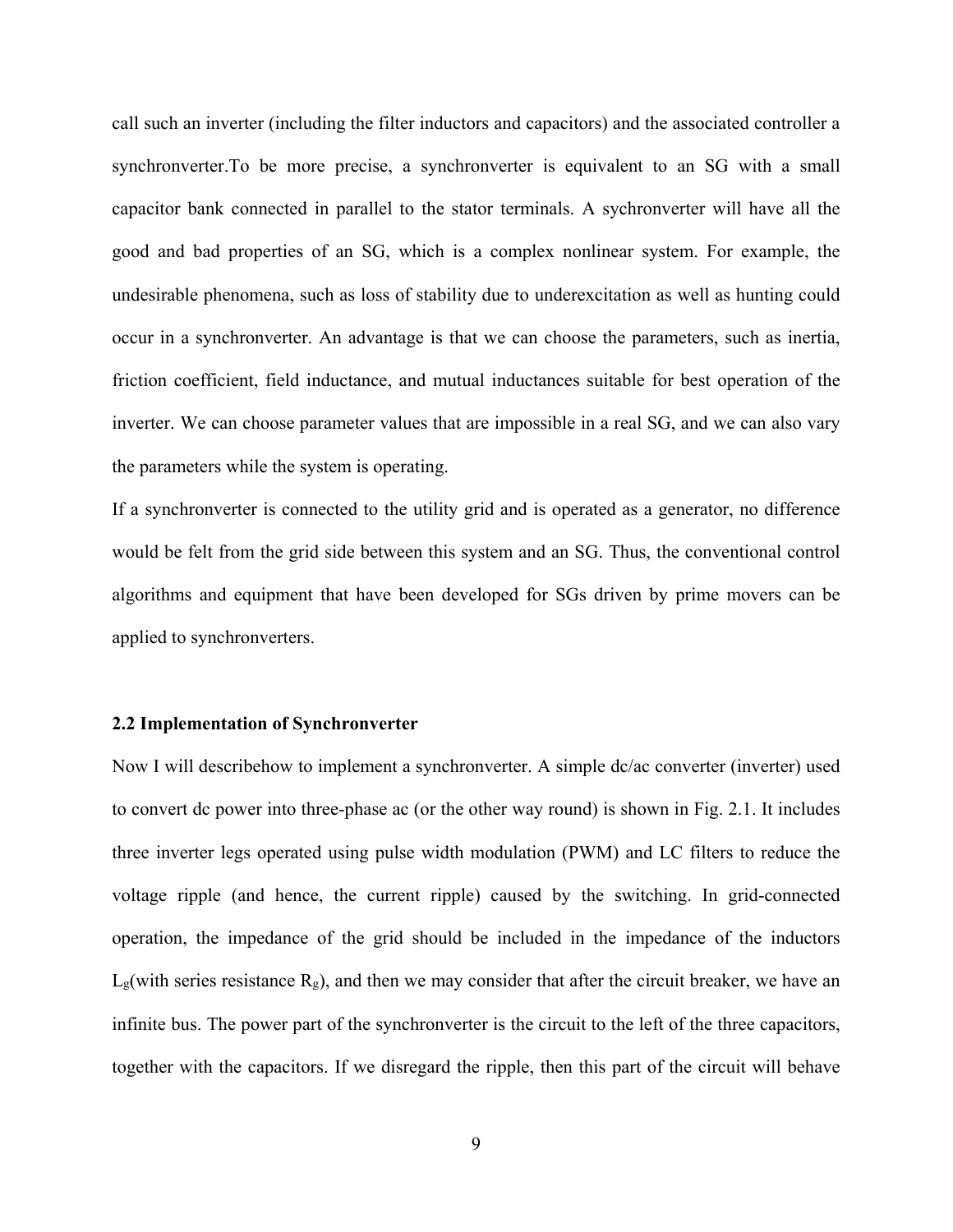like an SG connected in parallel with the same capacitors. The inductors, denoted as Lg, are not part of the synchronverter. It is important to have some energy storage (not shown) on the dc bus (at the left end of the figure) since the power absorbed from the dc bus represents not only the power taken from the imaginary prime mover but also from the inertia of the rotating part of the imaginary SG. What we call the electronic part of the synchronverter is a digital signal processor (DSP) and its associated circuits, running under a special program, which controls the switches. These two parts interact via the signals e and i (v and vg will be used for controlling the synchronverter). The various voltage and current sensors and the signal conditioning circuits and analog/digital converters should be regarded as part of the electronic part of the synchronverter. Normally, the program on the DSP will contain also parts that represent the controller of the synchronverter

The synchronverter are two part, power part and electronic part.



Fig. 2.1. Power part of a synchronverter—a three phase inverter, including LC filters.[11]

#### **A**. **Power part**

If we want to design the power part of the synchronverter, it is important to understand that the terminal voltages  $v = [v_a v_b v_c]^T$  of the imaginary SG, are represented by the capacitor voltages shown in Fig.2.1. Further, the impedance of the stator windings of the imaginary SG is represented by the inductance Ls and the resistance Rs of the left inductors shown in fig.2.1. It follows from here that ea, eb, and ec should represent the back EMF due to the movement of the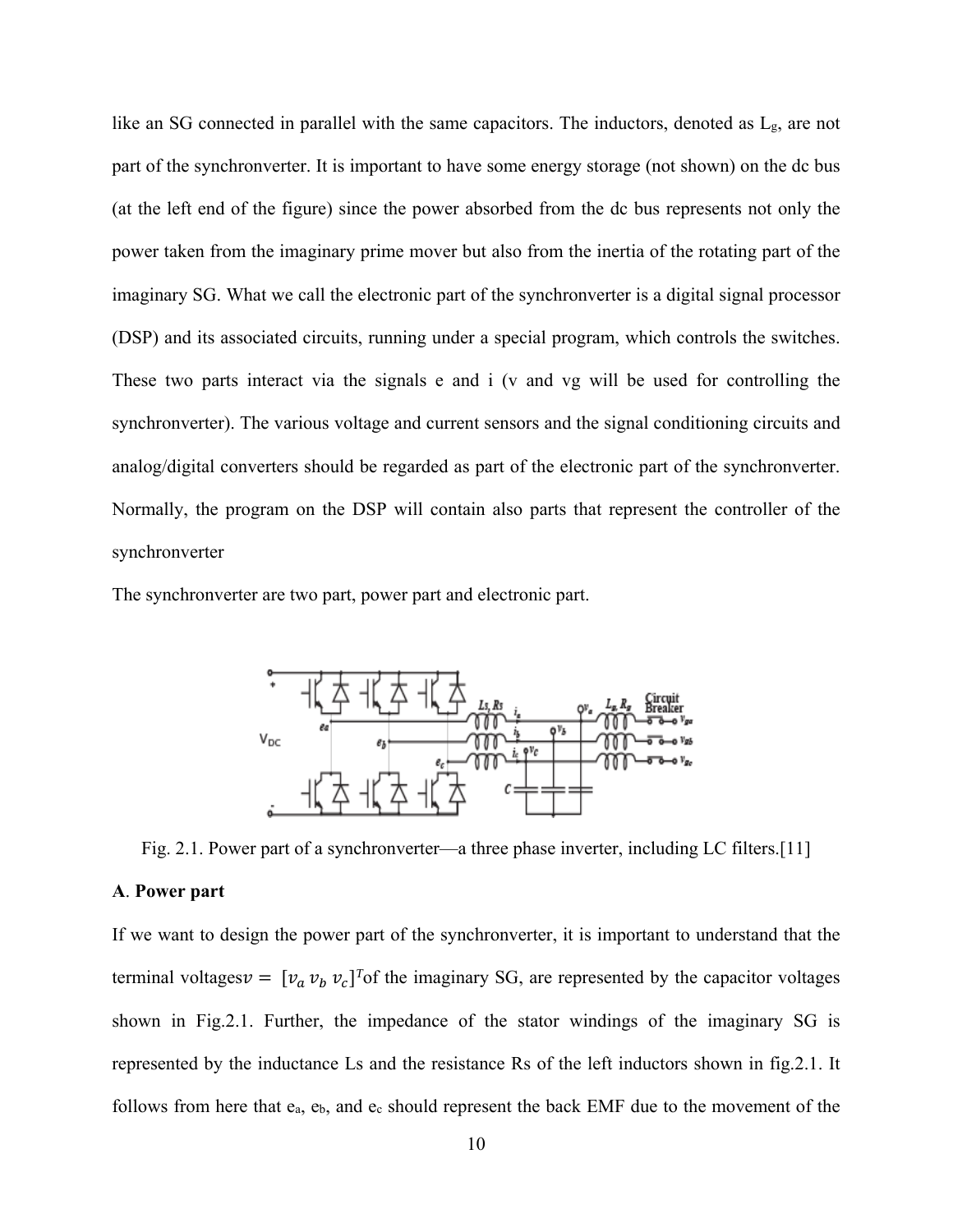imaginary rotor. This is not possible exactly because  $e_a$ ,  $e_b$ , and  $e_c$  are high frequency switching signal, but it is possible in the average sense. The switches in the inverter should be operated so that the average values of ea, eb, and ec over a switching period should be equal to e. This can be achieve by the usual PWM technique.

It is advantageous to assume that the imaginary field winding of the synchronverter is fed by an adjustable dc current sources if instead of a voltage source vf. Then, the terminal voltage vf varies, but this is irrelevantaslong as if is constant, the generated voltage,  $e = \theta M f i \sin \theta$ 

#### **B. Electronic part**

 $J\ddot{\theta} = T_m - T_e - D_p \dot{\theta}$  where J is the moment of inertia of all the parts rotating with the rotor, Tm is the mechanical torque, Te is the electromagnetic toque, and  $D_p$  is a damping factor. Te can be found from the energy E stored in the machine magnetic field. Now  $\ddot{\theta} = \frac{1}{J}(T_m - T_e - T_e)$  $D_p \dot{\theta}$ ) where the mechanical torque T<sub>m</sub> is a control input, while the electromagnetic torque T<sub>e</sub> depends on i and θ,this is the electronic part of asynchronverter shown in Fig. 2.2. Thus, the state variables of the synchronverter are i (the inductor currents), v (the capacitor voltages),  $\theta$ , and  $\theta$ (which are a virtual angle and a virtual angular speed). (In the absence of a neutral line, only two of the three currents in the vector i are independent.) The control inputs of the synchronverter are  $T<sub>m</sub>$  and M<sub>f</sub> i<sub>f</sub>. In order to operate the synchronverter in a useful way, we need a controller that generates the signals Tm and Mf if such that system stability is maintained and the desired values of real and reactive power are followed.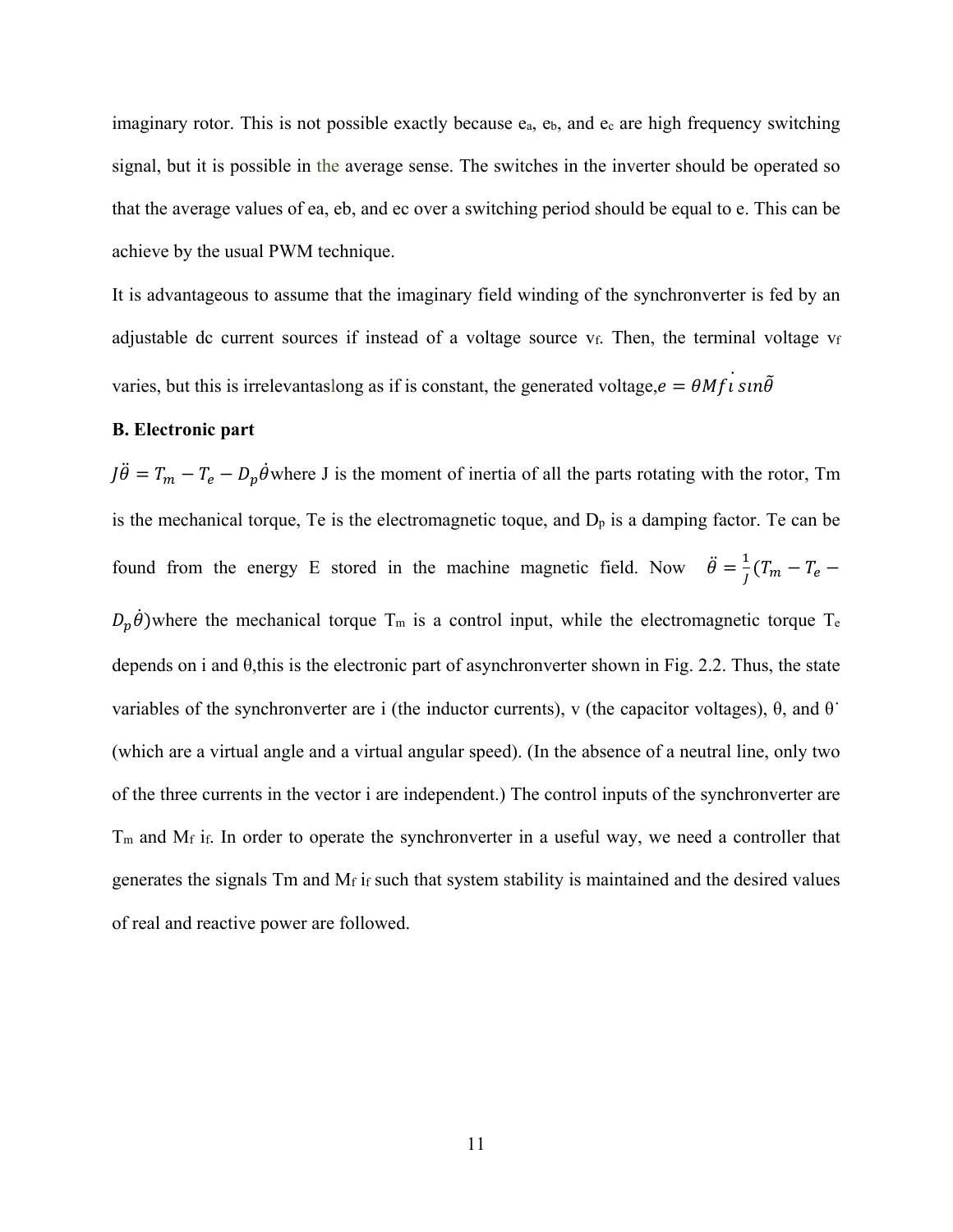

Fig. 2.2. Electronic part of a synchronverter (without control). This part interacts with the power part via e and I, [11]

#### **2.3 Operation of Synchronoconverter**

Frequency Drooping and Real Power Regulation : We know that in a SGs, [1] the rotor speed is maintained by the prime mover, and it is known that the damping factor  $D_p$  is due to mechanicalfriction. An important mechanism for SGs to share load evenly(in proportion to their nominal load) is to vary the real powerdelivered to the grid according to the grid frequency, which isa control loop called "frequency droop." When the real-powerdemand increases, the speed of the SGs drops due to increased Te. The power regulation system of the prime mover thenincreases the mechanical power, e.g., by widening the throttlevalve of an engine, so that a new power balance is achieved.Typical values for the frequency droop are a 100% increasein power for a frequency decrease between 3% and 5% (fromnominal values).

The frequency-droop mechanism can be implemented in asynchronverter by comparing the virtual angular speed θ˙ withthe angular frequency reference θ˙r (which normally would beequal to the nominal angular frequency of the grid  $\theta$  n) and adding this difference, multiplied with a gain, to the activetorque Tm. The formulas show that the effect of the frequencydroopcontrol loop is equivalent to a significant increase ofthe mechanical friction coefficient *D*p. The constant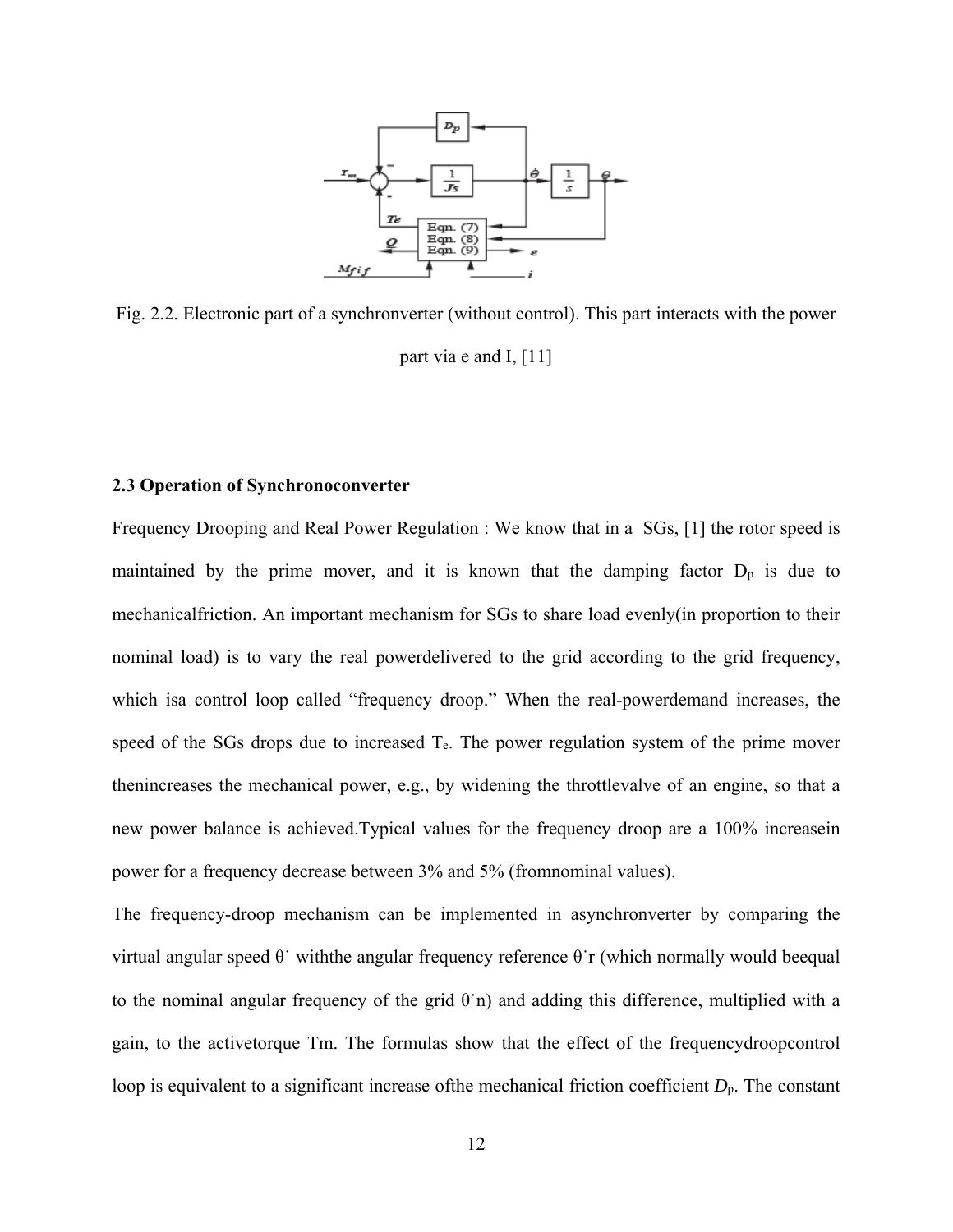*D*p represents the (imaginary) mechanical-frictioncoefficient plus the frequency-drooping coefficient (the latteris far larger). Thus, denoting the change in the total torqueacting on the imaginary rotor by  $\Delta T$  and the change in angular frequency by  $\Delta \theta$ , we have  $D_p = -\frac{\Delta T}{\Delta \dot{\theta}}$ Dpis defined as −Δθ˙/ΔT. Here, the negative sign is to make *D*p positive. The active torque Tm can be obtained from the setpoint(or reference value) of the real power *Pset* by dividing it withthe nominal mechanical speed θ˙n, Because of the built-in frequency-drooping mechanism, a synchronverterautomatically shares the load variations with other inverters ofthe same type and with SGs on the same power grid. The realpower regulation loop is very simple because no mechanical devices are involved, and no measurements other than i are needed (all the variables are available in the DSP).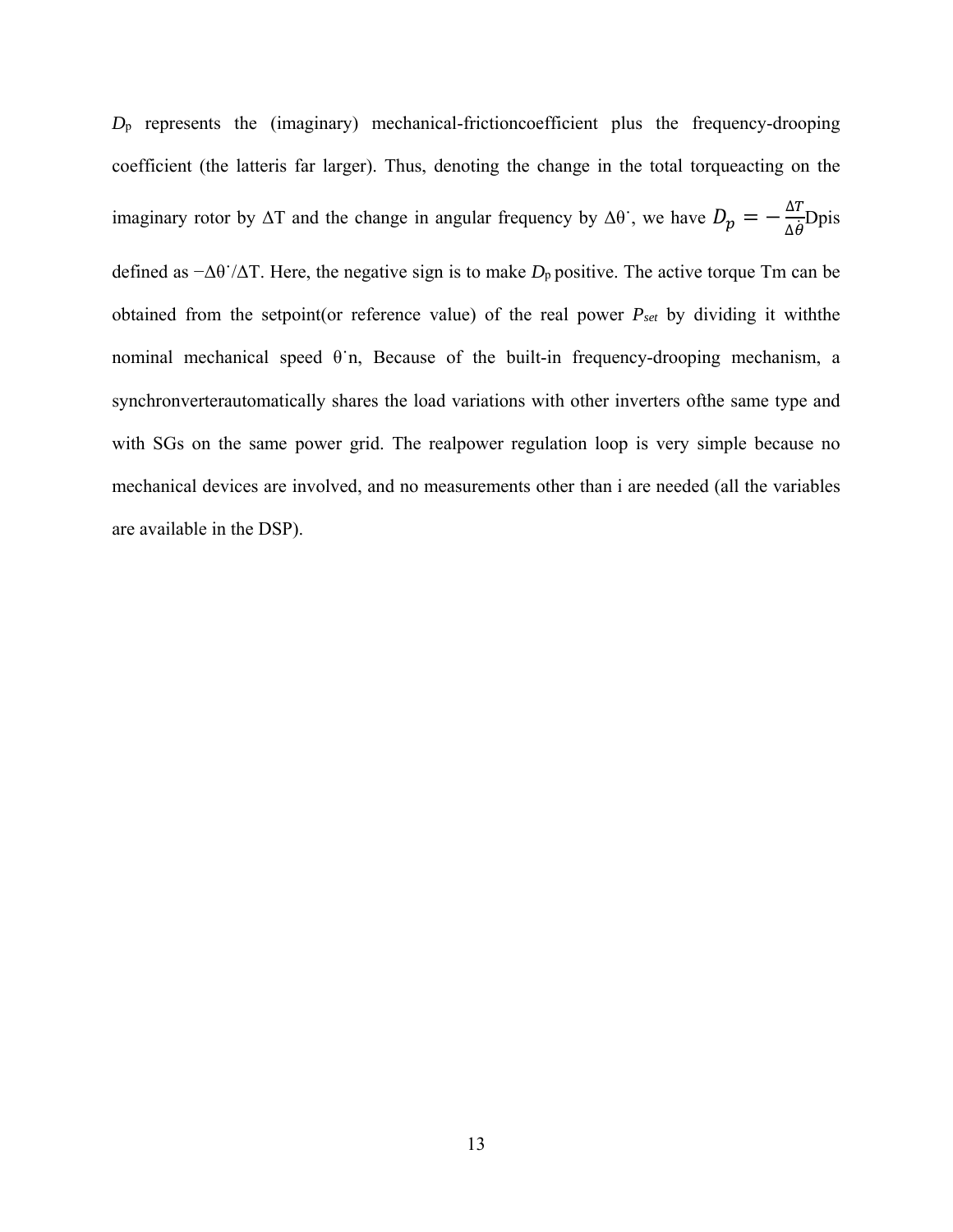# **Chapter 3**

# **Load frequency control of a microgrid**

#### **3.1 Components of a microgrid**

A Micro grid is a semiautonomous grouping of generating sources and end-use sinks that are placed and operated for the benefit of its members, which may be one utility customer, or a grouping of several sites. The supply sources may include reciprocating engine generator sets,wind turbines,micro turbines, fuel cells, photovoltaic arrays and other small-scale renewable generators, storage devices, and controllable end-use loads.

Micro grid is a small power system which integrates multiple distributed generators and local loads; it takes advantage of much clean energy like wind and solar, and it is also an effective way to solve the grid connection problem brought by the large number of DG.A microgrid is a smallscale power generation and distribution system that exclusively serves a house or a group of house, providing power at a lower price and providing a shield against power interruptions when the regional grid experiences problems. Solar arrays, combined heat and power (CHP) systems, wind turbines, hydroelectric facilities and other power generators alone or in combination can provide the energy for microgrids.

Figure:3.1 shows the block diagram of an autonomous microgrid, here we have  $DG_1, DG_2$ -----DG<sub>N</sub>, each DG consist of renewable source and connected in a grid, this grid is also connected to national grid with a isolator.The isolator isolate the microgrid when a fault occurs in national grid.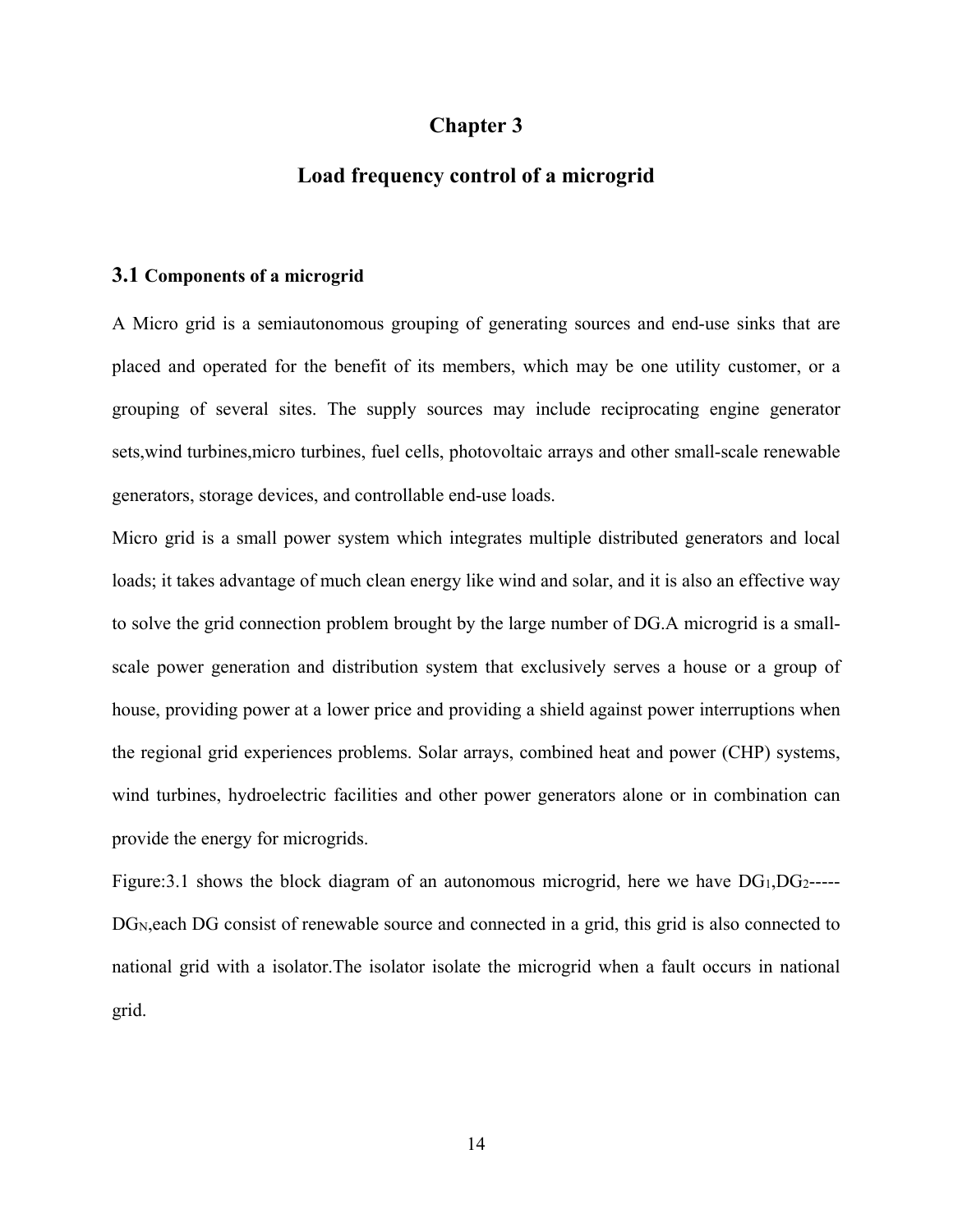

Fig: 3.1. Autonomous Microgrid. [18]

#### **3.2 Controlling a generator**

#### **3.2.1 Balance between Mechanical and Electrical Torque**

Agenerator driven by a steam turbine can be represented as a large rotating mass with two opposing torques acting on the rotation [24]. As shown in Figure 3.2,  $T_{\text{mech}}$  the mechanical torque, acts to increase rotational speed whereas T<sub>elec</sub>, electrical torque, acts to slow it down. When T<sub>mech</sub> & T<sub>elec</sub>,, are equal in magnitude, the rotational speed, *ω*, will be constant. If the electrical load is increased so that T<sub>elec</sub> is larger than T mech the entire rotating system will begin to slow down.

Since it would be damaging to let the equipment slow down too far, something must be done to increase the mechanical torque T<sub>mech</sub> to restore equilibrium; that is, to bring the rotational speed back to an acceptable value and the torques to equality so that the speed is again held constant.



Fig: 3.2: Mechanical and electrical torques in a generating unit. [24]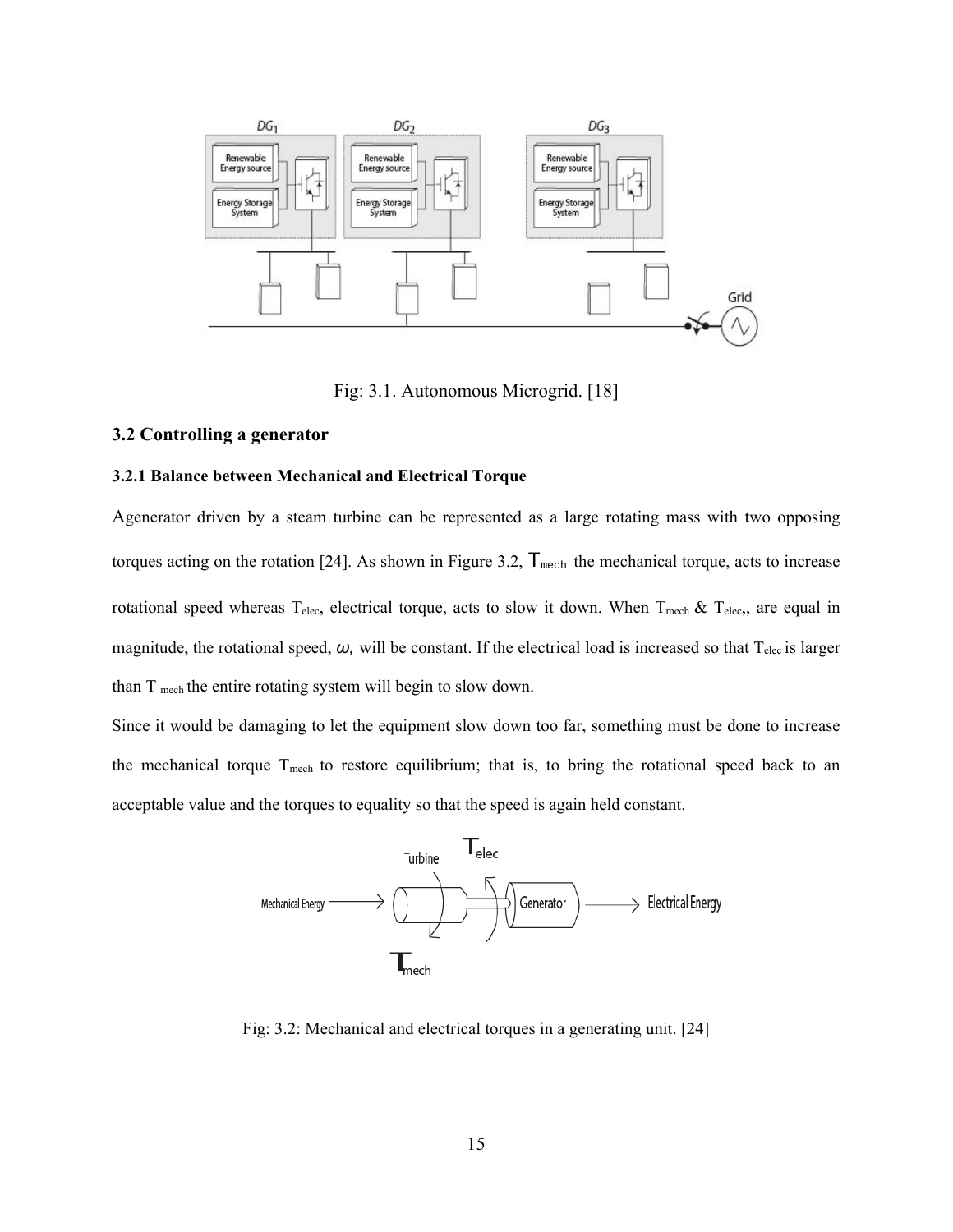Because there are many generators supplying power into the transmission system, some means must be provided to allocate the load changes to the generators. To accomplish this, a series of control systems are connected to the generator units. A governor on each unit maintains its speed with supplementary control. In the development to follow, we are interested in deviations of quantities about steady-state values. All steady-state or nominal values will have a "0" subscript (e,g., $\omega_0$ , $T_{net0}$ ) and all deviations from the nominal will be designed by a " $\Delta$ "(e,g.,  $\Delta\omega$ ,  $\Delta T_{net}$ ). To start, we will focus our attention on a single rotating machine. Assume that the machine has a steady speed of  $\omega_0$  and phase angle  $\delta_0$ . Due to various electrical or mechanical disturbances, the machine will be subjected to differences in mechanical and electrical torque, causing it to accelerate or decelerate. We are chiefly interested in the deviations of speed, Δω, and deviations in phase angle,  $\Delta \delta$ , from nominal. The relation between  $\Delta \omega$  and the difference between  $\Delta P_{\text{mech}}$ and  $\Delta P_{elec}$  is shown in Fig: 3.3



Fig: 3.3: Relationship between mechanical and electrical power and speed change.[24]

#### **3.3 Load representation**

The loads on a power system consist of a variety of electrical devices. Some of them are purely resistive, some are motor loads with variable power frequency characteristics, and others exhibit quite different characteristics. Since motor loads are a dominant part of the electrical load, there is a need to model the effect of a change in frequency on the net load drawn by the system. The relationship between the changesin load due to the change in frequency is given by

$$
\Delta P_{L(freq)} = D\Delta_{\omega} \quad \text{Or}
$$

$$
D = \frac{\Delta P_{L(freq)}}{\Delta_{\omega}}
$$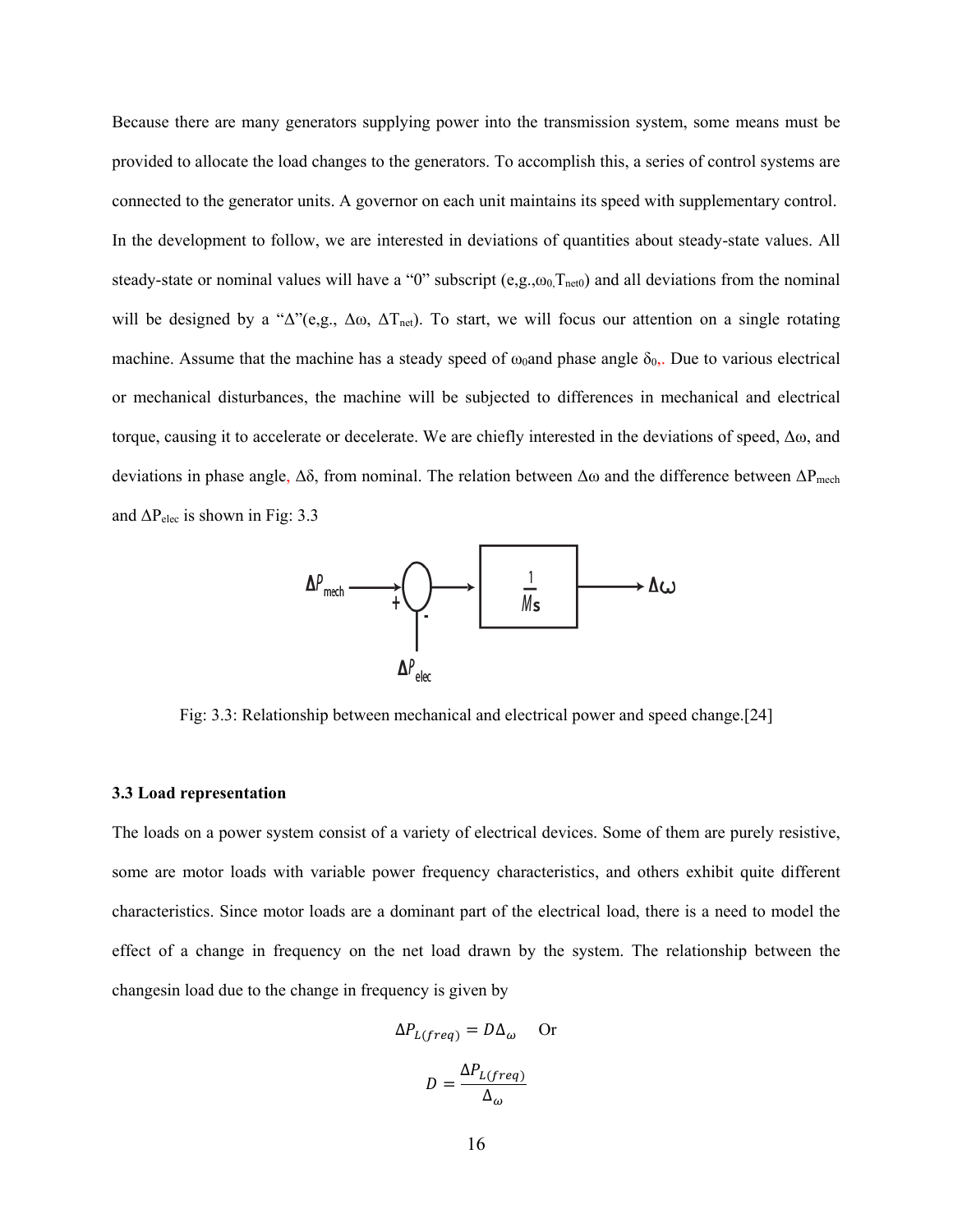Where D is expressed as percent change in load divided by percent change in frequency. For example, if load changed by 1.5% for a 1% change in frequency, then *D* would equal 1.5.

The representation of load is shown in fig.3.4.



Fig: 3.4: Block diagram of rotating mass and load as seen by prime-mover output.[24]

When two or more generators are connected to a transmission system network, we must take account of the phase angle difference across the network in analyzing frequency changes. However, for the sake of governor analysis, which we are interested in here, we can assume that frequency will be constant over those parts of the network that are tightly interconnected. If we accept such an assumption, we can then lump the rotating mass of the turbine generators together into an equivalent that is driven by the sum of the individual turbine mechanical outputs. This is illustrated in Figure 3.5, where all turbine generators were lumped into a single equivalent rotating mass, Mequiv. Similarly, all individual system loads were lumped into an equivalent load with damping coefficient, Dequiv.



Fig: 3.5. Multi-turbine-generator system equivalent.[24]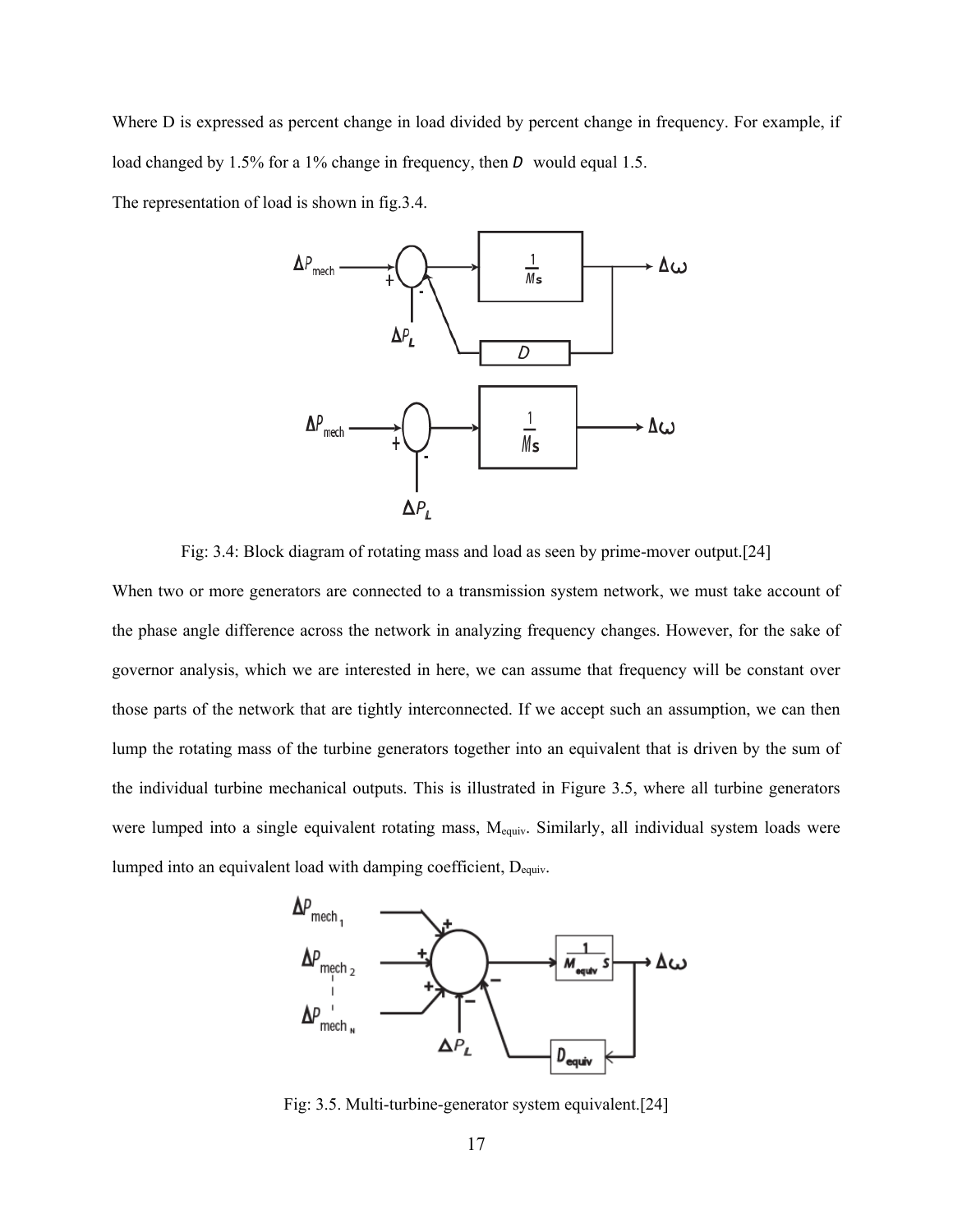#### **3.4 Representation of the prime mover**

The prime mover driving a generator unit may be a steam turbine or a hydro turbine. The model for prime mover is depicted in Fig.3.6. The combined prime-mover-generator-load model for a single generating unit can be built by combining Figure 3.4 and 3.6, as shown in Figure 3.7



Fig: 3.6. Prime-mover model.[24]



Fig: 3.7: Prime-mover-generator-load model. [24]

#### **3.5 Representation of Governor**

If a generating unit is operated with fixed mechanical power output from the turbine. The result of any load change would be a speed change sufficient to cause the frequency-sensitive load to exactly compensate for the load change. This condition would allow system frequency to drift far outside acceptable limits. This is overcome by adding a governing mechanism that senses the machine speed, and adjusts the input valve to change the mechanical power output to compensate for load changes and to restore frequency to nominal value. The earliest such mechanism used rotating "fly balls" to sense speed and to provide mechanical motion in response to speed changes. Modern governors use electronic means to sense speed changes and often use a combination of electronic, mechanical, and hydraulic means to effect the required valve position changes. The simplest governor, called the isochronous governor,(Fig: 3.8) adjusts the input valve to a point that brings frequency back to nominal value. If we simply connect the output of the speed-sensing mechanism to the valve through a direct linkage, it would never bring the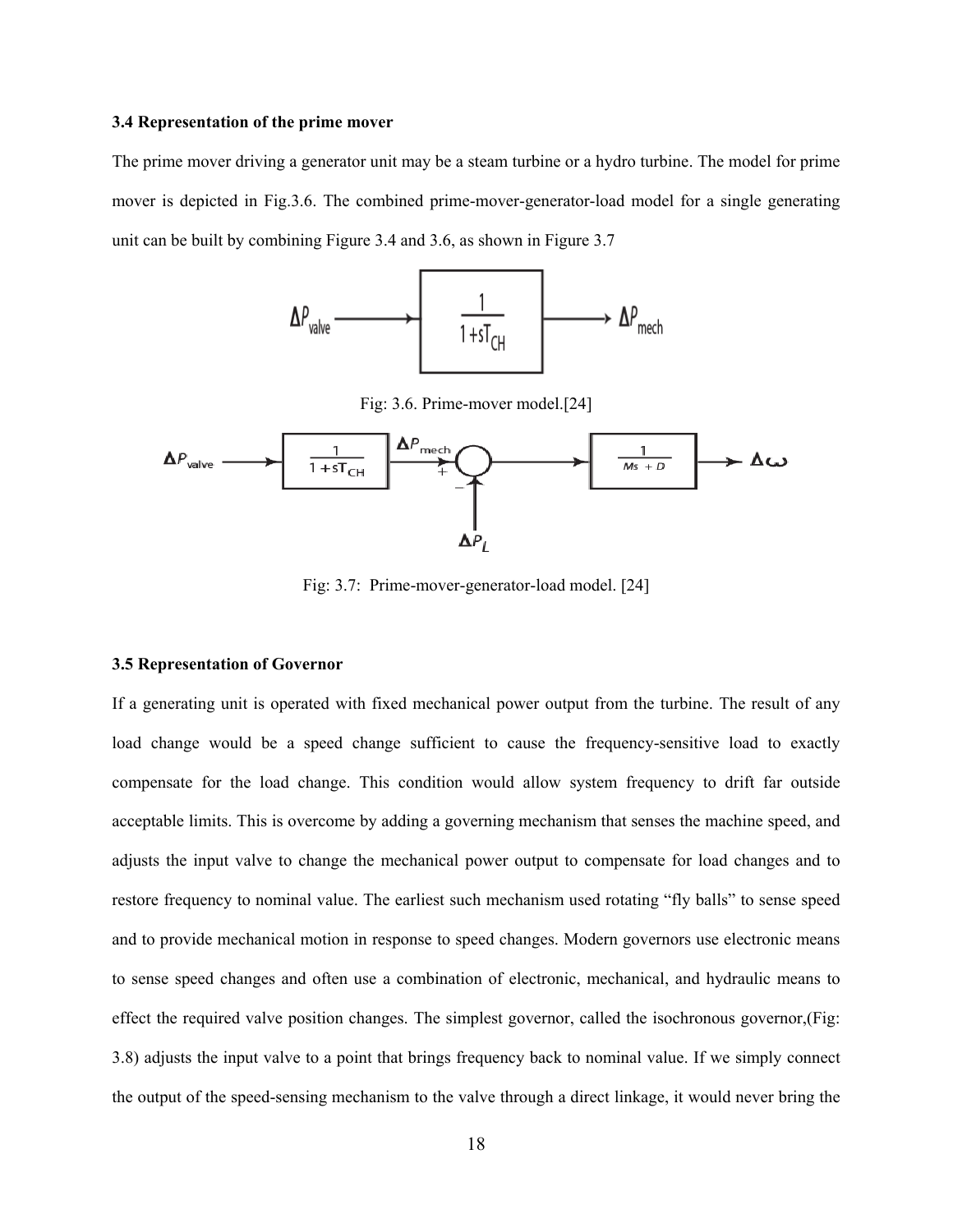frequency to nominal. To force the frequency error to zero, one must provide what control engineers call reset action. Reset action is accomplished by integrating the frequency (or speed) error, which is the difference between actual speeds and desired or reference speed. We will illustrate such a speedgoverning mechanism with the diagram shown in Figure 8. The speed-measurement device's output,  $\omega$ , is compared with a reference  $ω_{ref}$ , to produce an error signal, Δω. The error, Δω,

is negated and then amplified by a gain K, and integrated to produce a control signal,  $\Delta P_{\text{value}}$  which causes the main steam supply valve to open ( $\Delta P_{\text{value}}$  position) when  $\Delta \omega$  is negative. If, for example, the machine is running at reference speed and the electrical load increases, ω will fall below ω<sub>ref</sub> and Δω will be negative. The action of the gain and integrator will be to open the steam valve, causing the turbine to increase its mechanical output, thereby increasing the electrical output of the generator and increasing the speed  $\omega$ . When  $\omega$  exactly equals  $\omega_{ref}$  the steam valve stays at the new position (further opened) to allow the turbine generator to meet the increased electrical load**.**



Fig: 3.8: Isochronousgovernor.[24]

#### **3.6 Droop Control**

The isochronous (constant speed) governor of Figure 3.8cannot be used if two or more generators are electrically connected to the same system since each generator would have to have precisely the same speed setting or they would "fight" each other, each trying to pull the system's speed (or frequency) to its own setting. To be able to run two or more generating units in parallel on a generating system, the governors are provided with a feedback signal that causes the speed error to go to zero at different values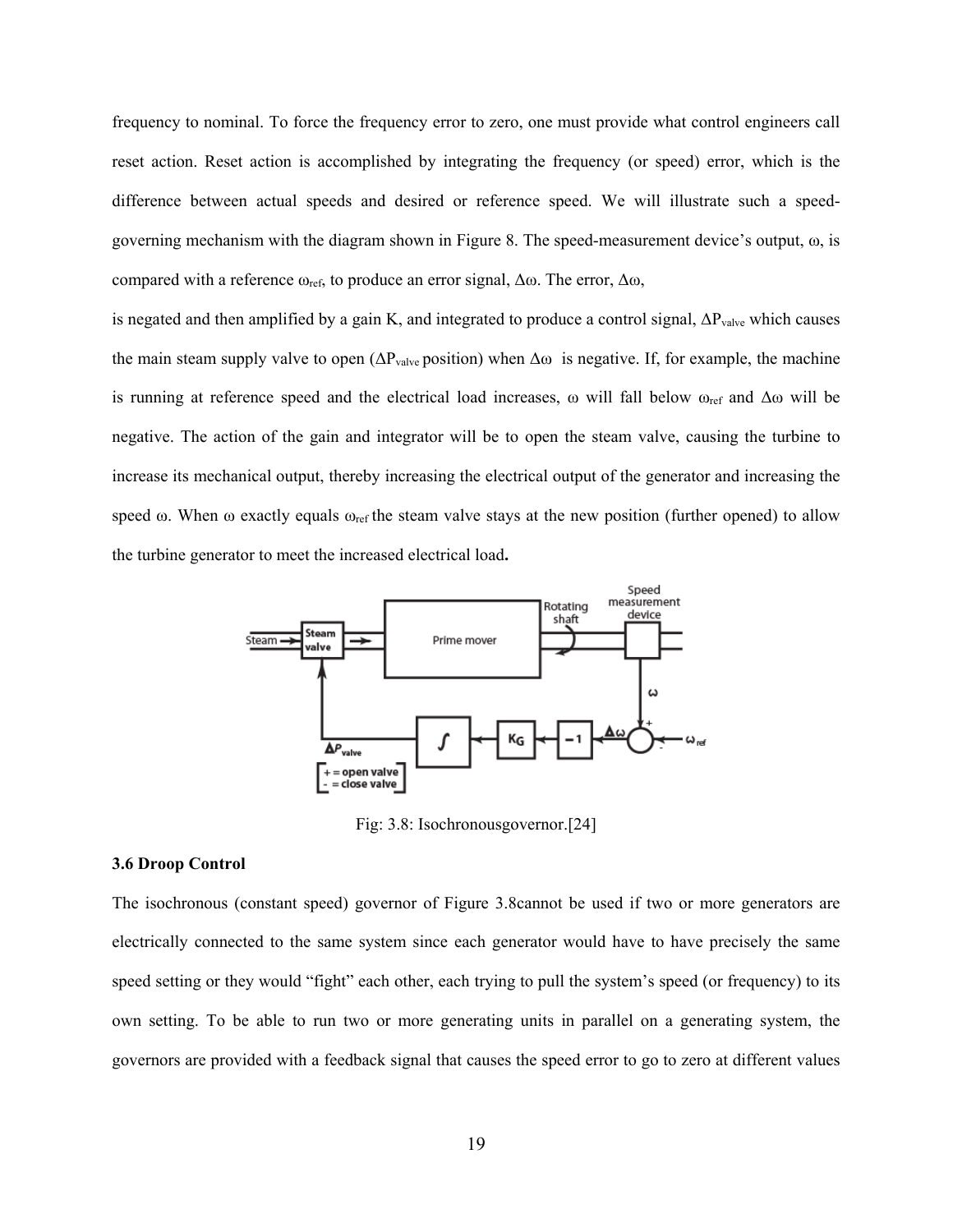of generator output. This can be accomplished by adding a feedback loop around the integrator as shown in Figure 3.9.



Fig: 3.9. Governor with speed-droop feedback loop.[24]

Note that we have also inserted a new input, called the loud reference that we will discuss shortly. The block diagram for this governor is shown in Figure 3.10, where the governor now has a net gain of 1/R and a time constant TG. The result of adding the feedback loop with gain R is a governor characteristic as shown in Fig.3.11. The value of R determines the slope of the characteristic. That is, R determines the change on the unit's output for a given change in frequency. A typical droop characteristic is shown in fig: 3.11. Common practice is to set R on each generating unit so that a change from 0 to 100% (i.e., rated) output will result in the same frequency change for each unit. As a result, a change in electrical load on a system will be compensated by generator unit output changes proportional to each unit's rated output. If two generators with drooping governor characteristics are connected to a power system, there will always be a unique frequency, at which they will share a load change between them. This is illustrated in Figure 3.12, showing two units with drooping characteristics connected to a common load.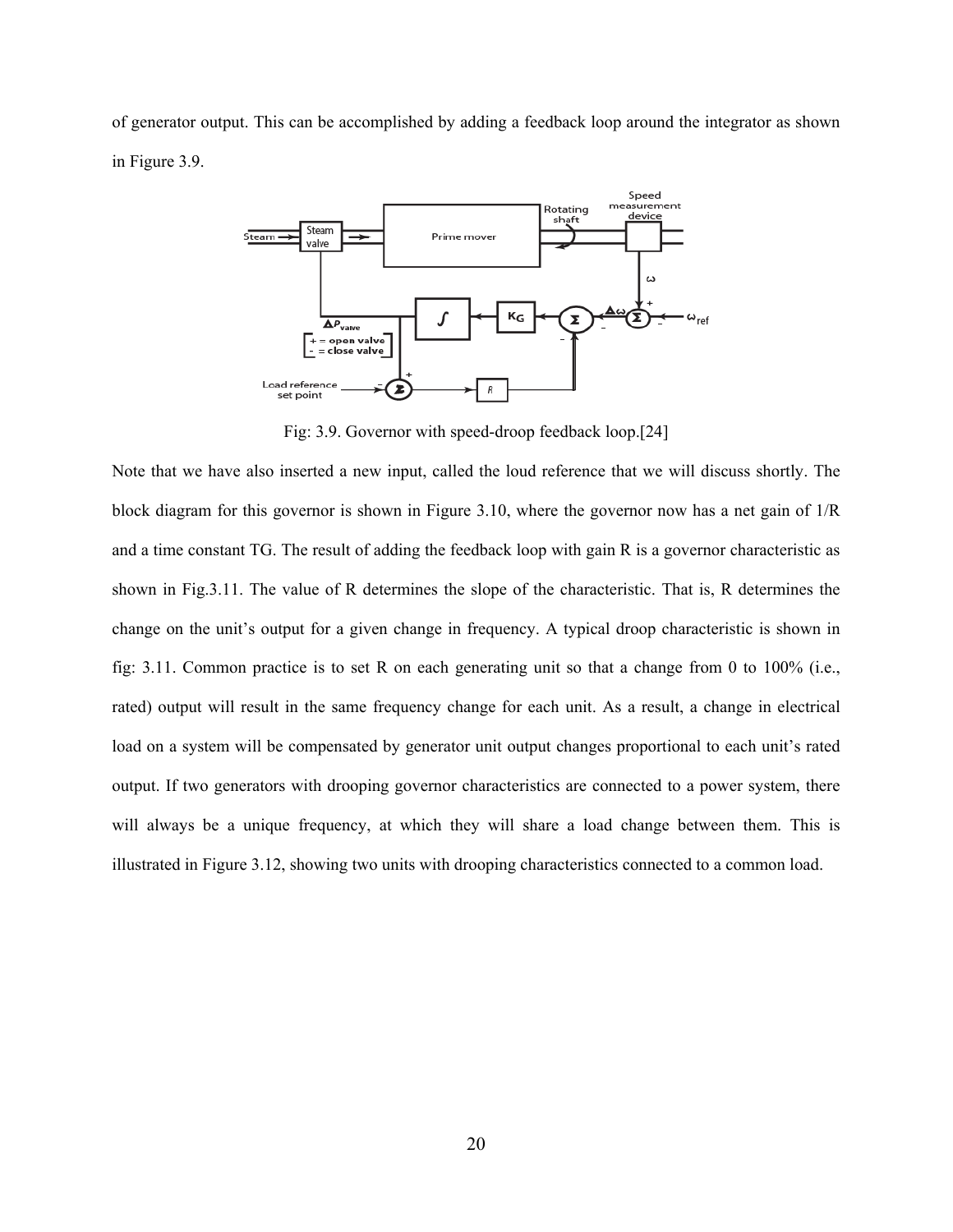

Fig: 3.10. Block diagram of governor with droop.[24]

A typical droop characteristics is shown inFig.3.11



Fig: 3.11. Speed-droop characteristic.[24]



Fig: 3.12. Allocation of unit outputs with governor droop.[24]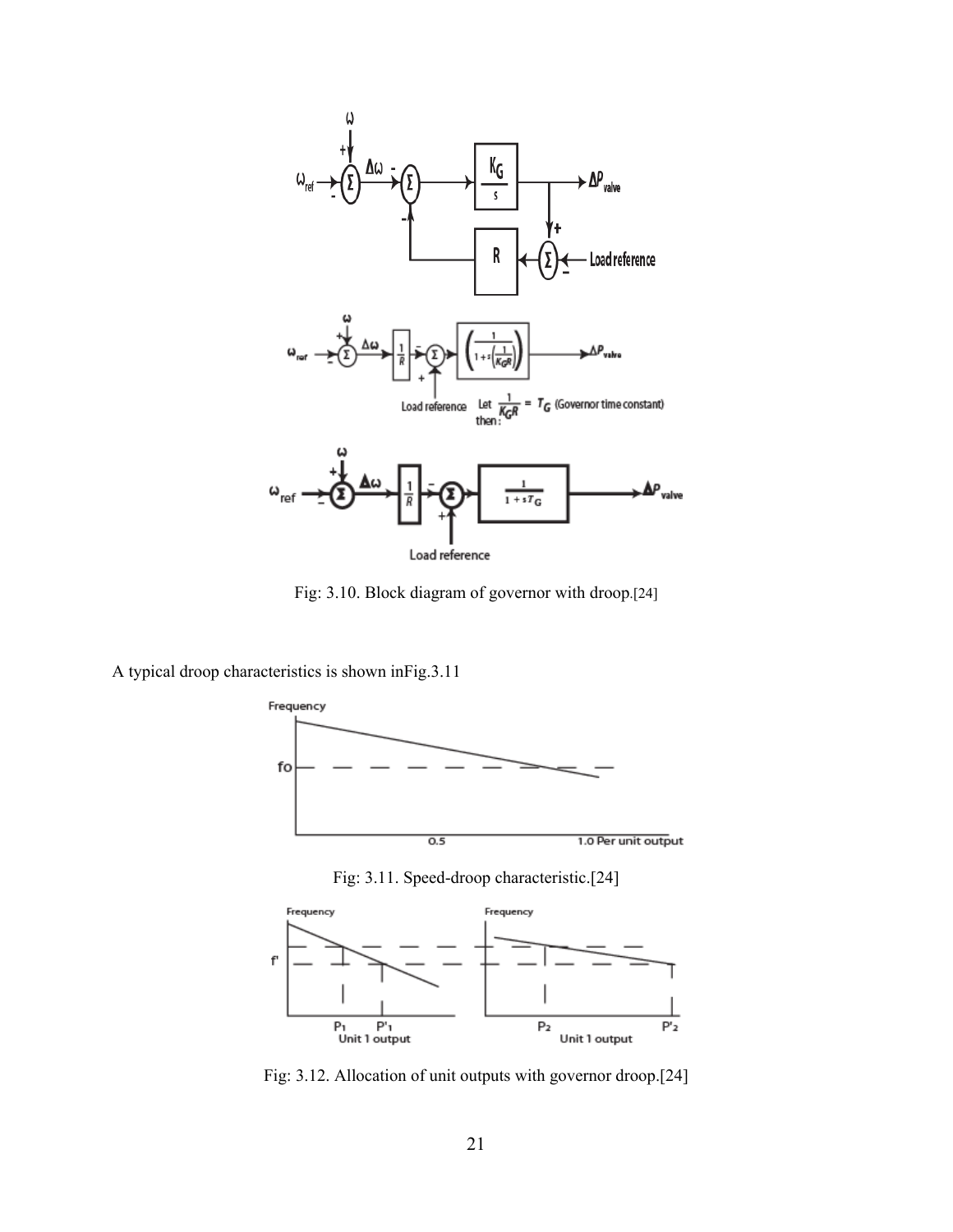As shown in Figure 3.12, the two units start at a nominal frequency ofƒ0. When a load increase, ΔPL, causes the units to slow down, the governors increase output until the units seek a new, common operating frequency,ƒ. The amount of load pickup on each unit is proportional to the slope of its droop characteristic. Unit 1 increases its output from P<sub>1</sub> to  $\hat{P}_1$ , unit 2 increases its output from P<sub>2</sub> to  $\hat{P}_2$ such that the net generation increase,  $\hat{P}_1$ - P1+  $\hat{P}_2$ - P2, is equal to  $\Delta_{PL}$ .

 Figure 3.9shows an input labeled "load reference set point." By changing the load reference, the generator's governor characteristic can be set to give reference frequency at any desired unit output. By adjusting this set point on each unit, a desired unit dispatch can be maintained while holding system frequency close to the desired nominal value.

#### **3.7 Frequency Restoration**

P–f droop based power controllers have proven to be robust and adaptive to variation in the power system operational conditions. However, only with the droop controller, the frequency of an autonomous microgrid will continuously change according to the variation of load demand. In order to restore the frequency to the nominal value, secondary load-frequency control function is necessary. This can be achieved by two different ways. The first approach is to use a central controller, which sets the power reference signal of each DG. The central controller includes a multiplicity of functionalities one of which is secondary load-frequency control. This functionality is similar to the one of a conventional Automatic Generation Control (AGC) system. The central controller coordinates a hierarchical control scheme, where the control infrastructure is shown in Figure 3.13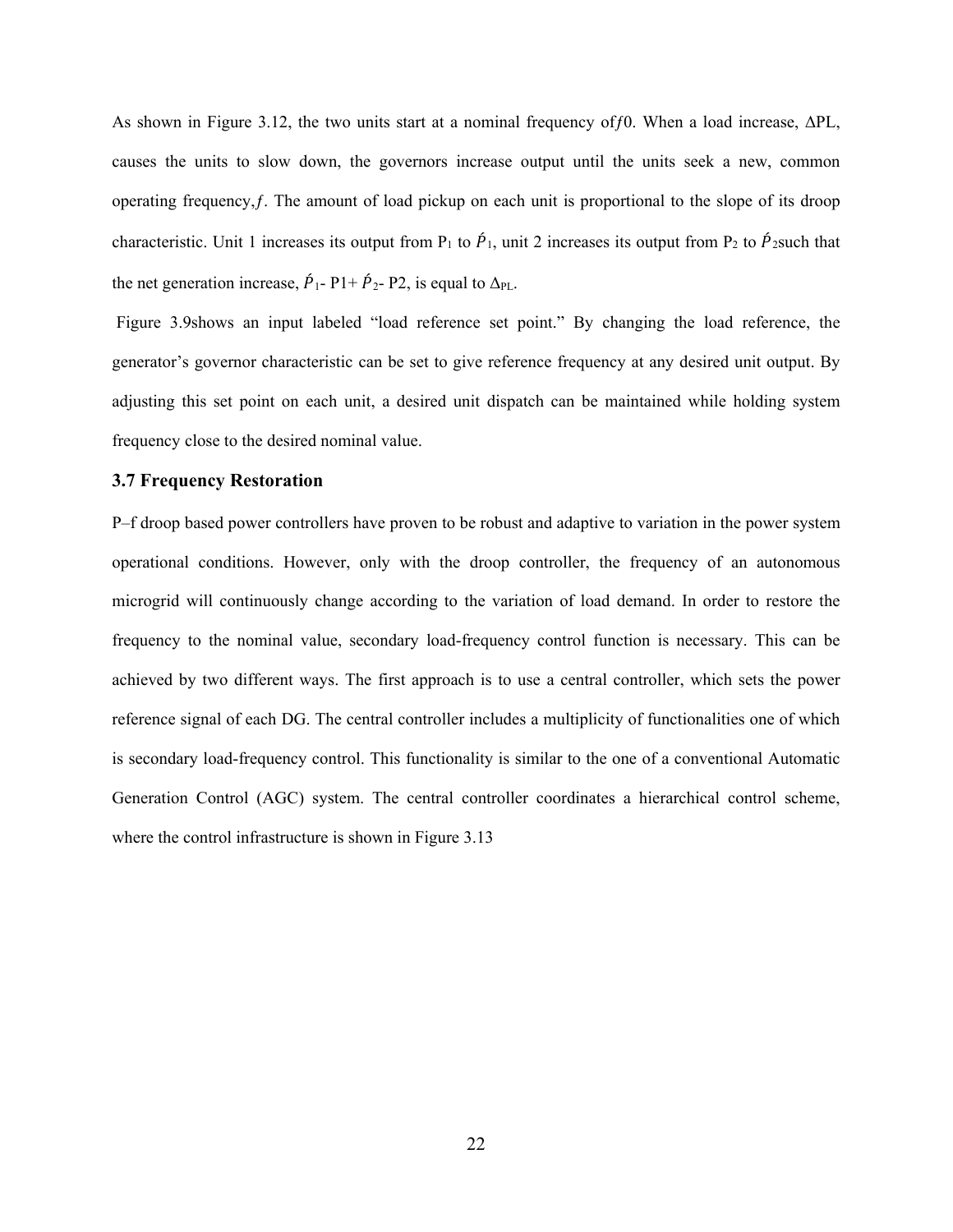

Fig. 3.13. MG central controller, [17]

The central controller is supposed to be installed at the LV side of the MV/LV substation. The central controller interfaces the MG and the distribution network and has several vital functions. At a second hierarchical level each microgenerator and storage device is locally controlled by a Micro source Controller (MC) and each electrical load is locally controlled by a Load Controller (LC). In order to achieve a good performance of the control scheme, an efficient communications infrastructure is necessary.

The other one is to add an integral controller,(Fig: 3.14) to the existing power controller of DGs. Local or conventional primary frequency control is a distributed control system that operates on the imbalance between load and generation through measuring the frequency deviations. Indeed, each generating unit respond to the frequency excursions by its droop characteristic without any communicating signal from the control center. In other words, the generating units that are responsive to frequency changes are selfregulatory units that help to improve the frequency locally without any commanding signal.



Fig: 3.14.MG Integral controller.[19]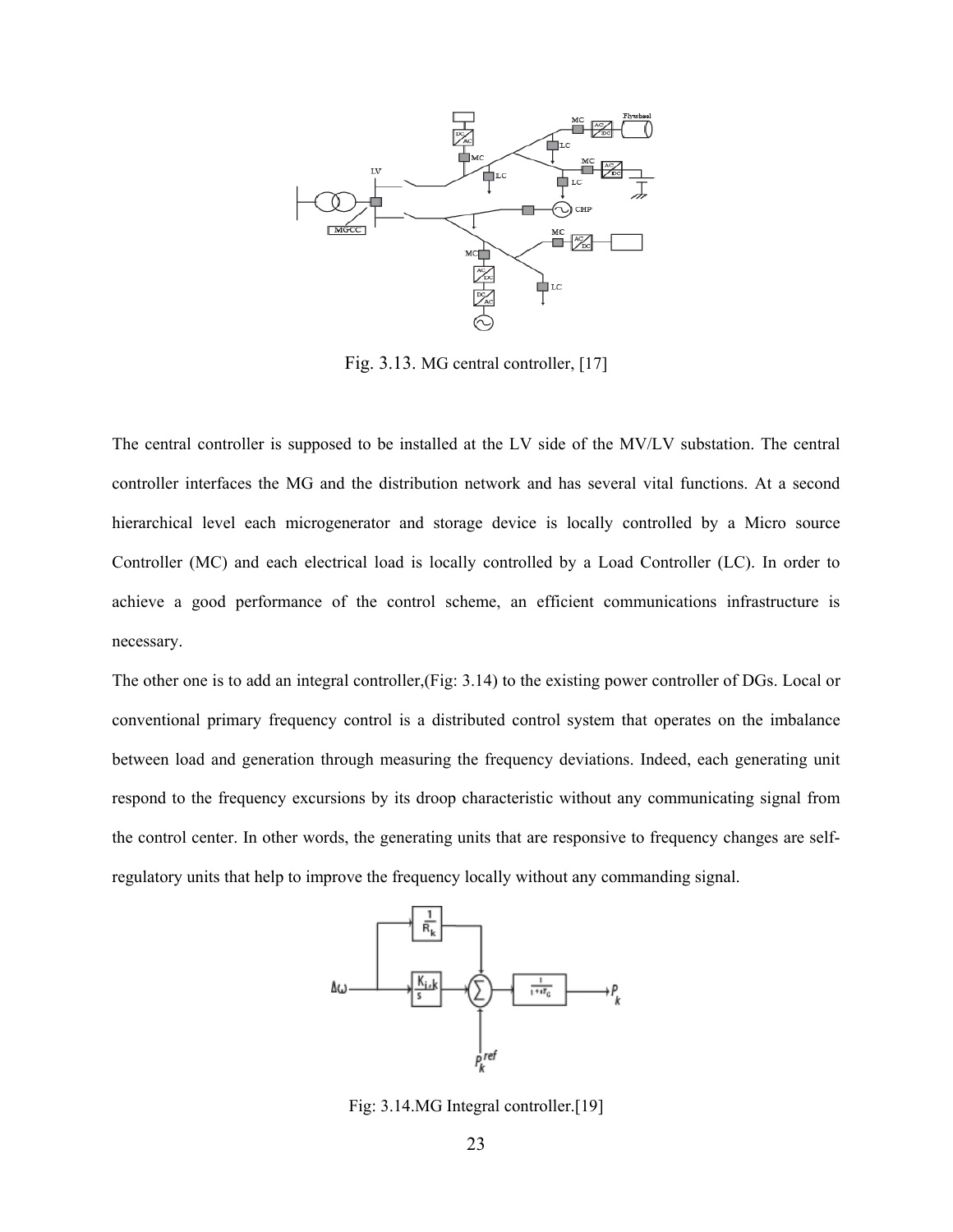# **Chapter 4**

# **System Studied**

### **4.1 System Analysis**

In order to analyze the effects of the controller parameters on the power sharing of DGs, we use a simple two DG system as shown in Fig. 4.1. In this study, the dynamics of DGs are modeled as a first order system with time constant Tg [25]. System dynamics are also modeled as a first order system, where M is the equivalent inertia constant of generators and D is the damping constant of loads. A simulation platform under the *MatLab® Simulink®*were developed*.*



Fig.4.1.Simple two DG system to investigate the effect of controller parameters.[19]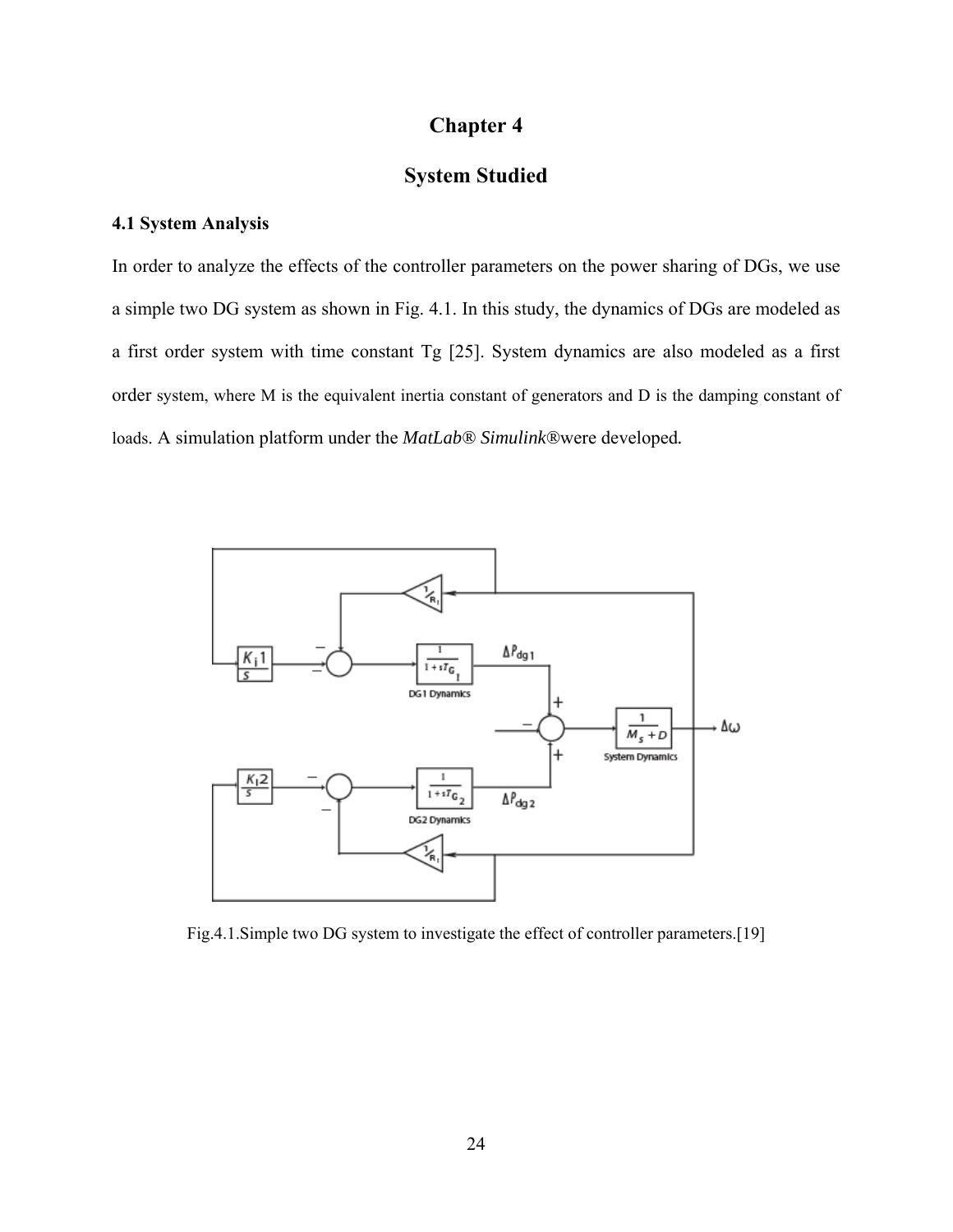#### **4.2 Result and Analysis**

 Power output change of DGs and the variation of frequency has been analyzed by assuming that the load increases suddenly. Firstly, two identical DGs case is investigated as a reference as shown in Fig. 4.1. Simulation Fig.is shown in Appendix AFig A.1In this case, 5% droop ( $R_1 = R_2 = 0.05$ ), 10 s time constant for DGs dynamics ( $T_{gl} = T_{g2} = 10$ ), and integral gain of 1 ( $K_{i1} = K_{i2} = 1$ ) are used. Two DGs have the same response and the power is shared evenly. The frequency has an approximately 0.2 pu drop at the initial transient, but it is restored to the nominal value

# Table 4.1: Reference Case ( $R_1 = R_2 = 0.05$ ), ( $T_{g1} = T_{g2} = 10$ ), ( $K_{i1} = K_{i2} = 1$ )

| Droop Value        | Time constant<br>for DGs<br>dynamics value | Value of<br>integral gain        | Frequency<br>Variation |
|--------------------|--------------------------------------------|----------------------------------|------------------------|
| $R_1 = R_2 = 0.05$ | $T_{\text{gl}} = T_{\text{g2}} = 10$       | $K_{i1} = K_{i2} = 1$ Reduced up | to $0.2$ pu            |

#### **4.2.1 Analysis on the Effect of Droop constant**

|  | Table 4.2: Analysis on the Effect of Droop constant |  |
|--|-----------------------------------------------------|--|
|--|-----------------------------------------------------|--|

| Case No | Droop Value    | Time constant          | Value of            | Frequency    |
|---------|----------------|------------------------|---------------------|--------------|
|         |                | for DGs                | integral            | Variation    |
|         |                | dynamics               | gain                |              |
|         |                | value                  |                     |              |
| 02      | $R_1 = R_2 =$  | $T_{g1} = T_{g2} = 10$ | $K_{i1} = K_{i2} =$ | Reduced up   |
|         | 0.04           |                        |                     | to $0.18$ pu |
| 03      | $R_1 = R_2 =$  | $T_{g1} = T_{g2} = 10$ | $K_{i1} = K_{i2} =$ | Reduced up   |
|         | 0.03           |                        |                     | to $0.18$ pu |
| 04      | $R_1 = R_2 =$  | $T_{g1} = T_{g2} = 10$ | $K_{i1} = K_{i2} =$ | Reduced up   |
|         | 0.02           |                        |                     | to $0.12$ pu |
| 05      | $R_1 = R_2 =$  | $T_{g1} = T_{g2} = 10$ | $K_{i1} = K_{i2} =$ | Reduced up   |
|         | 0.01           |                        |                     | to $0.10$ pu |
| 06      | $R_1 = 3R_2 =$ | $T_{g1} = T_{g2} = 10$ | $K_{i1} = K_{i2} =$ | Reduced up   |
|         | 0.05           |                        |                     | to $0.2$ pu  |
| 07      | $R_1 = 5R_2 =$ | $T_{g1} = T_{g2} = 10$ | $K_{i1} = K_{i2} =$ | Reduced up   |
|         | 0.05           |                        |                     | to $0.2$ pu  |
| 08      | $R_1 = 8R_2 =$ | $T_{g1} = T_{g2} = 10$ | $K_{i1} = K_{i2} =$ | Reduced up   |
|         | 0.05           |                        |                     | to $0.2$ pu  |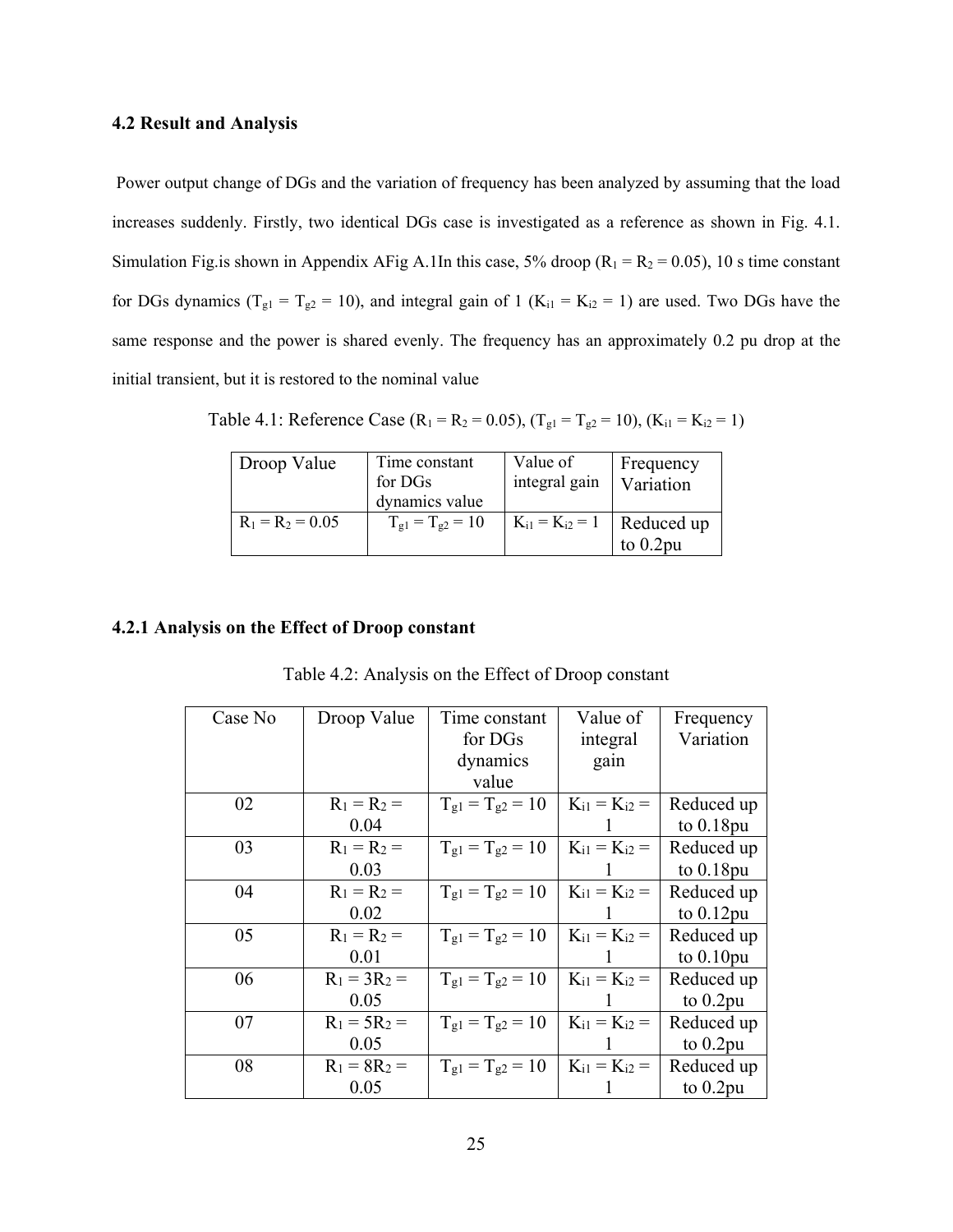Effect of Droop constant has been analyzed in several cases, case result shown in Table 4.2. In the second case,the effect of magnitude on droop constant is analyzed, for this case it is considered thattwo DGs have the same droop constant of  $4\%$  (R<sub>1</sub> = R<sub>2</sub> = 0.04), Simulation Fig. is shown in Appendix A Fig A.2.ThisFig: shows that the results are very similar to the first case, the system reaches steady state faster than the reference case, and the frequency variation is reduced to approximately 0.18pu.

In the third case, it has been considered two DGs have the same droop constant of 3 % ( $R_1 = R_2 =$ 0.03), Simulation Fig.is shown in Appendix A Fig A.3. This Fig: shows that the results are very similar to the first case, the system reaches steady state faster than the reference case, and the frequency variation is reduced to approximately 0.17pu.

In the 4th case, it has been considered two DGs have the same droop constant of 2% ( $R_1 = R_2 =$ 0.02), Simulation Fig.is shown in Appendix A Fig A.4. This Fig: shows that the results are very similar to the first case, the system reaches steady state slower than the reference case, and the frequency variation is reduced to approximately 0.12 pu.

In the 5th case, it has been considered two DGs have the same droop constant of 1% ( $R_1 = R_2 =$ 0.01), Simulation Fig.is shown in Appendix A Fig A.5. This Fig: shows that the results are very similar to the first case, the system reaches steady state very slower than the reference case, and the frequency variation is reduced to approximately 0.10 pu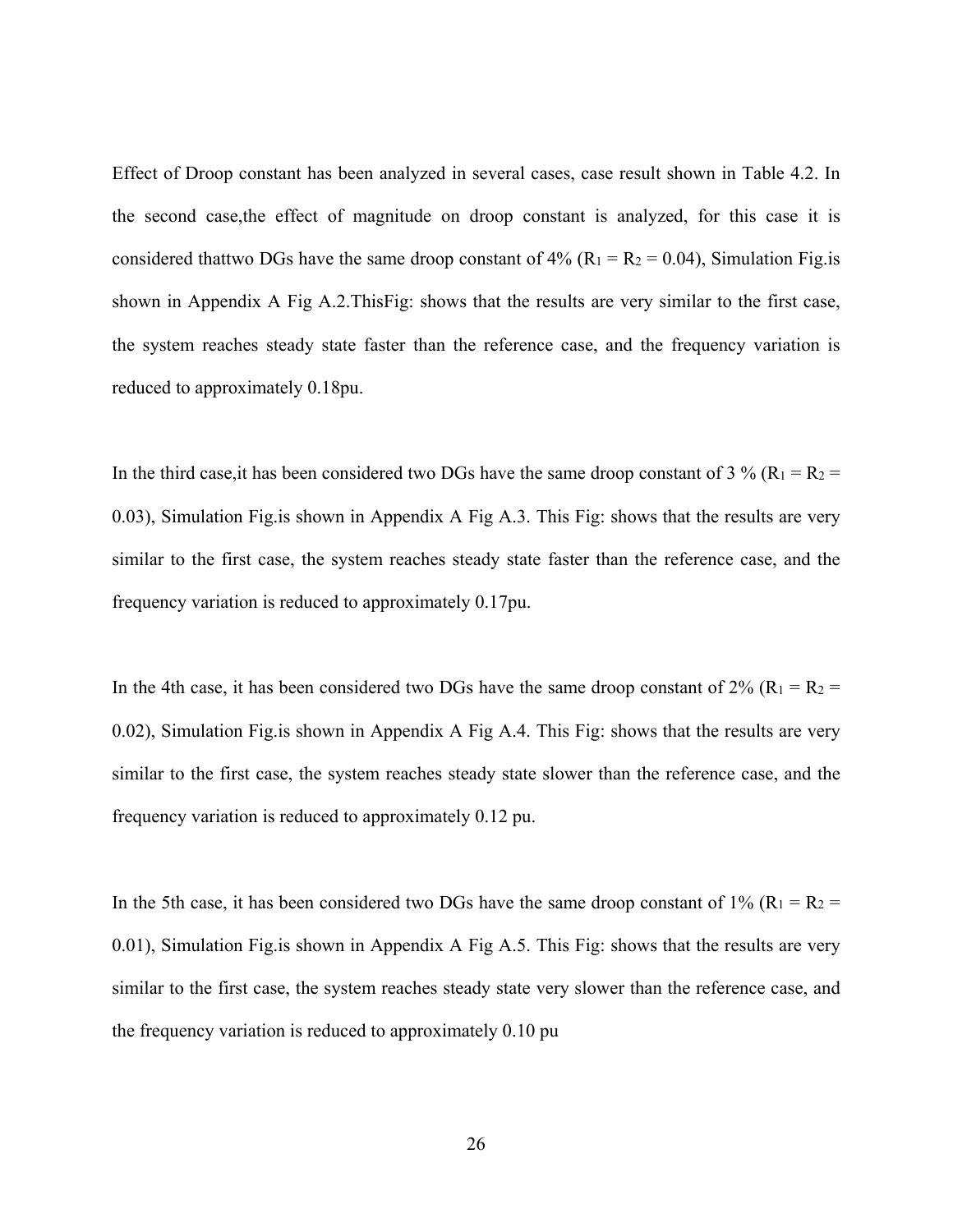In the 6th case, it has been considered that droop constant of DG1 is three times greater than that of DG2 while the equivalent droop constant of two DGs are the same as the reference case ( $R_1$  =  $3R_2$ ,  $R_2 = 0.05$ ). Simulation Fig. is shown in Appendix A Fig A.6. This Fig: shows that steady state values of DG power output and frequency are the same as the first case, and the frequency variation at the initial transient is also the same as the reference case. In other words, the increased load is evenly shared by the two DGs and the frequency is restored to the nominal value and the largest frequency variation is 0.2 pu,andDG2, which has a smaller droop constant, increases more power than DG1 at the initial state.

In the 7th case,it has been considered that droop constant of DG1 is five times greater than that of DG2 while the equivalent droop constant of two DGs are the same as the reference case ( $R_1$  =  $5R_2$ ,  $R_2 = 0.05$ ), Simulation Fig. is shown in Appendix A Fig A.7. This Fig: shows that the steady state values of DG power output and frequency are the same as the first case, and the frequency variation at the initial transient is also the same as the reference case. In other words, the increased load is evenly shared by the two DGs and the frequency is restored to the nominal value and the largest frequency variation is 0.2 pu, and DG2, which has a smaller droop constant, increases more power than DG1 at the initial state.

In the 8th case, it has been considered that droop constant of DG1 is eight times greater than that of DG2 while the equivalent droop constant of two DGs are the same as the reference case ( $R_1$  = 8R<sub>2</sub>, R<sub>2</sub> = 0.05), Simulation Fig. is shown in Appendix A Fig A.8. This Fig: shows that the steady state values of DG power output and frequency are the same as the first case, and the frequency variation at the initial transient is also the same as the reference case. In other words, the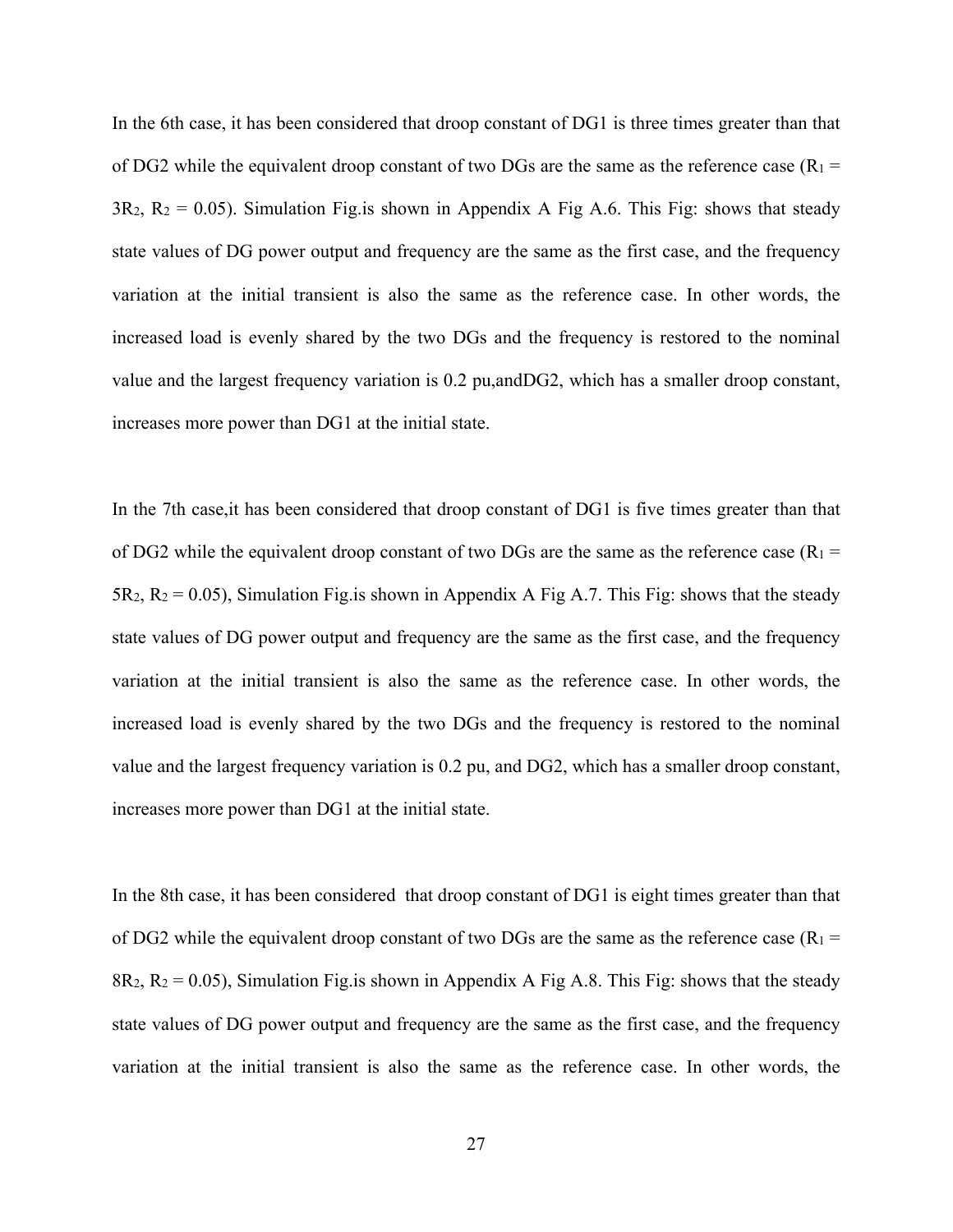increased load is evenly shared by the two DGs and the frequency is restored to the nominal value and the largest frequency variation is 0.2 pu, and DG2, which has a smaller droop constant, increases more power than DG1 at the initial state

### **4.2.2 Analysis on the effect of integral gain**

| Case           | Droop         | Time constant for      | Value of                   | <b>Frequency Variation</b>       |
|----------------|---------------|------------------------|----------------------------|----------------------------------|
| N <sub>o</sub> | Value         | DGs dynamics           | integral                   |                                  |
|                |               | value                  | gain                       |                                  |
| 09             | $R_1 = R_2 =$ | $T_{g1} = T_{g2} = 10$ | $K_{i1} = K_{i2} =$        | Frequency variation in the       |
|                | 0.05          |                        | 0.5                        | initial state is very similar to |
|                |               |                        |                            | the reference case.              |
| 10             | $R_1 = R_2 =$ | $T_{g1} = T_{g2} = 10$ | $K_{i1} = K_{i2} =$        | Frequency variation in the       |
|                | 0.05          |                        | 1                          | initial state is very similar to |
|                |               |                        |                            | the reference case.              |
| 11             | $R_1 = R_2 =$ | $T_{g1} = T_{g2} = 10$ | $K_{i1} = K_{i2} =$        | Frequency variation in the       |
|                | 0.05          |                        | $\overline{2}$             | initial state is very similar to |
|                |               |                        |                            | the reference case.              |
| 12             | $R_1 = R_2 =$ | $T_{g1} = T_{g2} = 10$ | $K_{i1}$                   | DG1 power variation is 0.2pu     |
|                | 0.05          |                        | $=0.5$ K <sub>i2</sub> $=$ | and DG2 power variation is       |
|                |               |                        | 2                          | 0.8 <sub>pu</sub>                |
| 13             | $R_1 = R_2 =$ | $T_{g1} = T_{g2} = 10$ | $K_{i1}$                   | DG1 power variation is 0.4pu     |
|                | 0.05          |                        | $=0.3$ K <sub>i2</sub> =   | and DG2 power variation is       |
|                |               |                        | 0.5                        | 0.6 <sub>pu</sub>                |
| 14             | $R_1 = R_2 =$ | $T_{g1} = T_{g2} = 10$ | $K_{i1}$                   | DG1 power variation is 0.3pu     |
|                | 0.05          |                        | $=0.75$ K <sub>i2</sub> =  | and DG2 power variation is       |
|                |               |                        | 1.5                        | $0.7$ pu                         |

Table 4.3: Analysis on the effect of integral gain

Effect of integral gainhas been analyzed in several cases, case result shown in Table 4.3. In the 9th case, it has been considered that the integral gain of two DG is same  $(Ki_1 = Ki_2 = 0.5)$ . Simulation Fig.is shown in Appendix A Fig A.9.This Fig: shows that the response of DGs and the frequency variation in the initial state is very similar to the reference case.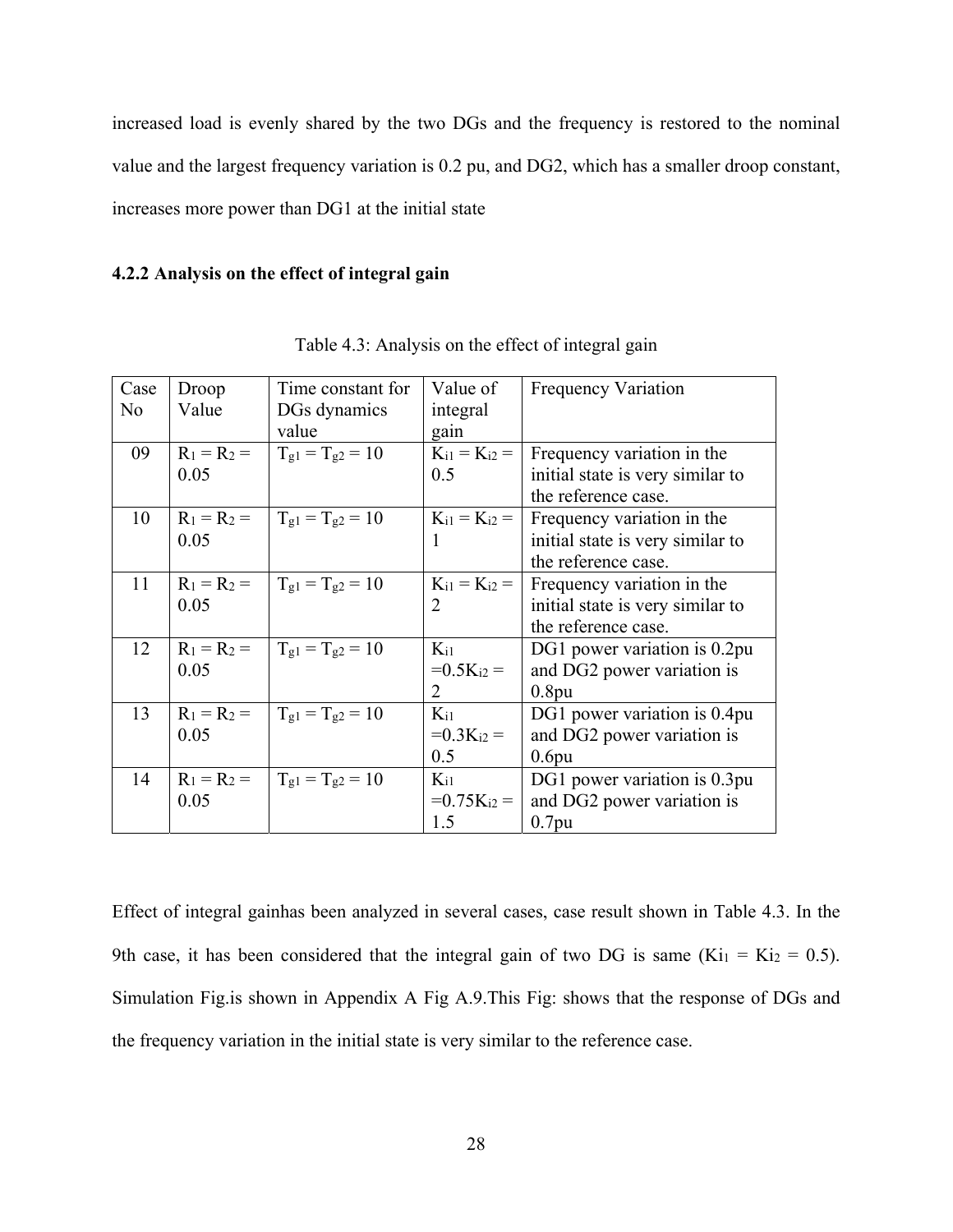In the 10th case, it has been considered that the integral gain of two DG is same ( $Ki<sub>1</sub> = Ki<sub>2</sub> = 1$ ). Simulation Fig.is shown in Appendix A Fig A.10.This Fig: shows that the response of DGs and the frequency variation in the initial state is very similar to the reference case.

In the 11th case, it has been considered that the integral gain of two DG is same (Ki<sub>1</sub> = Ki<sub>2</sub> = 2). Simulation Fig.is shown in Appendix A Fig A.11.This Fig: shows that the response of DGs and the frequency variation in the initial state is very similar to the reference case.

In the 12th case, it has been considered that the integral gain of two DG is same (Ki<sub>1</sub> = 0.5, Ki<sub>2</sub> = 2). Simulation Fig.is shown in Appendix A Fig A.12.This Fig: shows that the response of DGs and the frequency variation in the initial state is very similar to the reference case. However, steady state power sharing is different. Also observed that DG1 power variation is 0.2 pu and DG2 power variation is 0.8 pu.

In the 13th case, it has been considered that the integral gain of two DG is same (Ki<sub>1</sub> = 0.3, Ki<sub>2</sub> = 0.5). Simulation Fig.is shown in Appendix A Fig A.13.This Fig: shows that the response of DGs and the frequency variation in the initial state is very similar to the reference case. However, steady state power sharing is different. Also observed that DG1 power variation is 0.4 pu and DG2 power variation is 0.6 pu.

In the 14th case, it has been considered that the integral gain of two DG is same (Ki<sub>1</sub> = 0.75, Ki<sub>2</sub> = 1.5). Simulation Fig.is shown in Appendix A Fig A.14.This Fig: shows that the response of DGs and the frequency variation in the initial state is very similar to the reference case.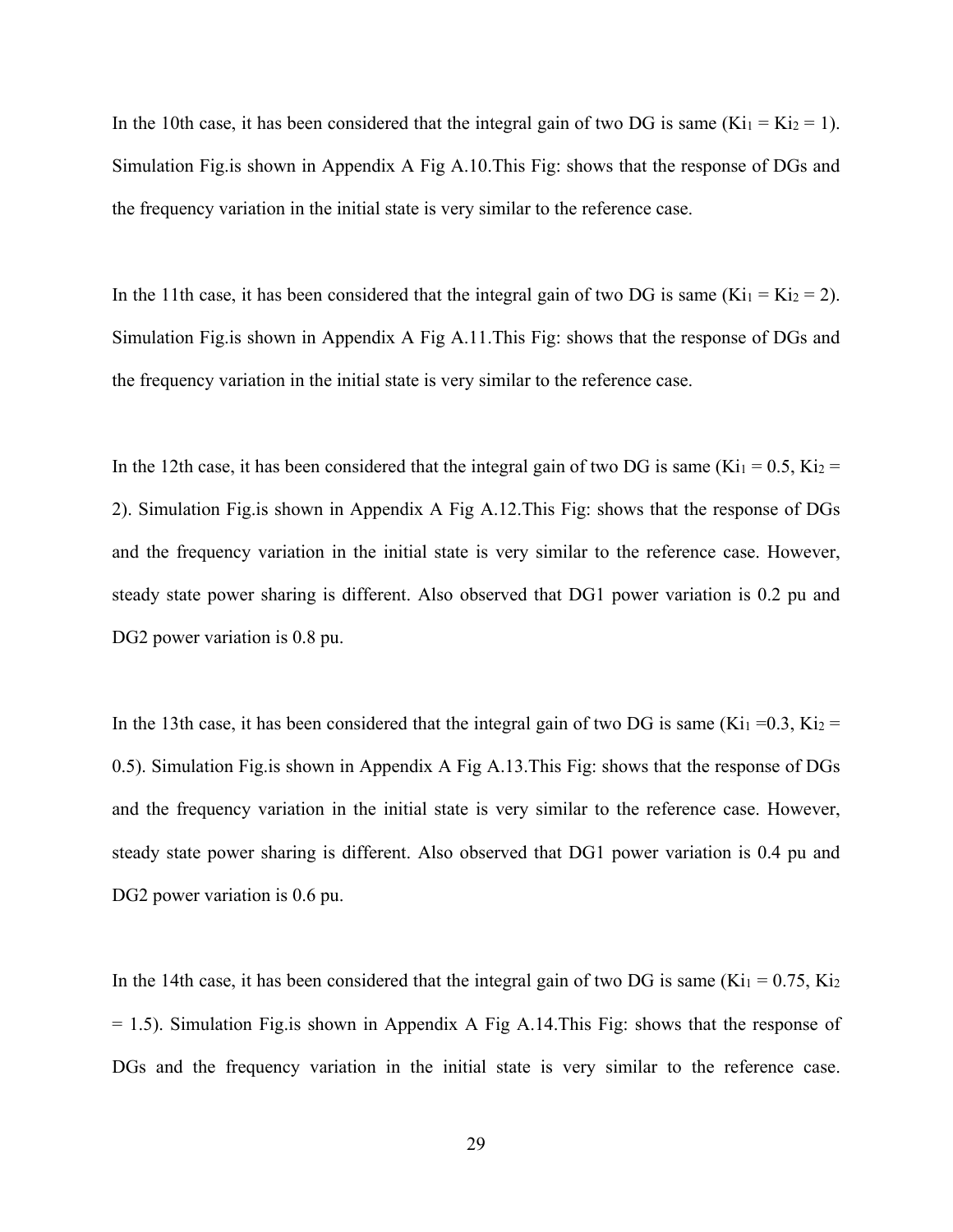However, steady state power sharing is different. Also observed that DG1 power variation is 0.3 pu and DG2 power variation is 0.7 pu

# **4.2.3 Analysis on the Effect of Tg**

| Case | Droop       | Time constant          | Value of              | Response of DGs                       |
|------|-------------|------------------------|-----------------------|---------------------------------------|
| No   | Value       | for DGs                | integral              |                                       |
|      |             | dynamics               | gain                  |                                       |
|      |             | value                  |                       |                                       |
| 15   | $R_1 = R_2$ | $T_{g1} = T_{g2} = 10$ | $K_{i1} = K_{i2} = 1$ | Response of DGs and the               |
|      | $= 0.05$    |                        |                       | frequency variation in the            |
|      |             |                        |                       | initial state is very similar         |
|      |             |                        |                       | to the reference case.                |
| 16   | $R_1 = R_2$ | $T_{g1} = 5 T_{g2} =$  | $K_{i1} = K_{i2} = 1$ | Initially $D_{g1}$ sare more          |
|      | $= 0.05$    | 10                     |                       | power than D <sub>g2</sub> . However, |
|      |             |                        |                       | steady state power sharing            |
|      |             |                        |                       | is same                               |
| 17   | $R_1 = R_2$ | $T_{g1} = 2 T_{g2} =$  | $K_{i1} = K_{i2} = 1$ | Initially $D_{g1}$ sare more          |
|      | $= 0.05$    |                        |                       | power than $D_{g2}$ . However,        |
|      |             |                        |                       | steady state power sharing            |
|      |             |                        |                       | is same                               |

Table 4.4: Analysis on the Effect of  $T_g$ 

Effect of T**g** has been analyzed in several cases, case result shown in Table 4.4. In the 15th case, it has been considered that the T<sub>g1</sub>and T<sub>g2</sub>are same time constant (T<sub>g1</sub>=T<sub>g2</sub>=10). Simulation Fig.is shown in Appendix A Fig A.15.This Fig:shows that, the response of DGs and the frequency variation in the initial state is very similar to the reference case.

In the 16th case, it has been considered that the  $T_{g1}$ and  $T_{g2}$ are same time constant  $(T<sub>g1</sub>=5,T<sub>g2</sub>=10)$ . Simulation Fig.is shown in Appendix A Fig A.16. This Fig: shows that, the response of two DGs is different from the reference case. Initially  $D_{g1}$ sare more power than  $D_{g2}$ . However, steady state power sharing is same.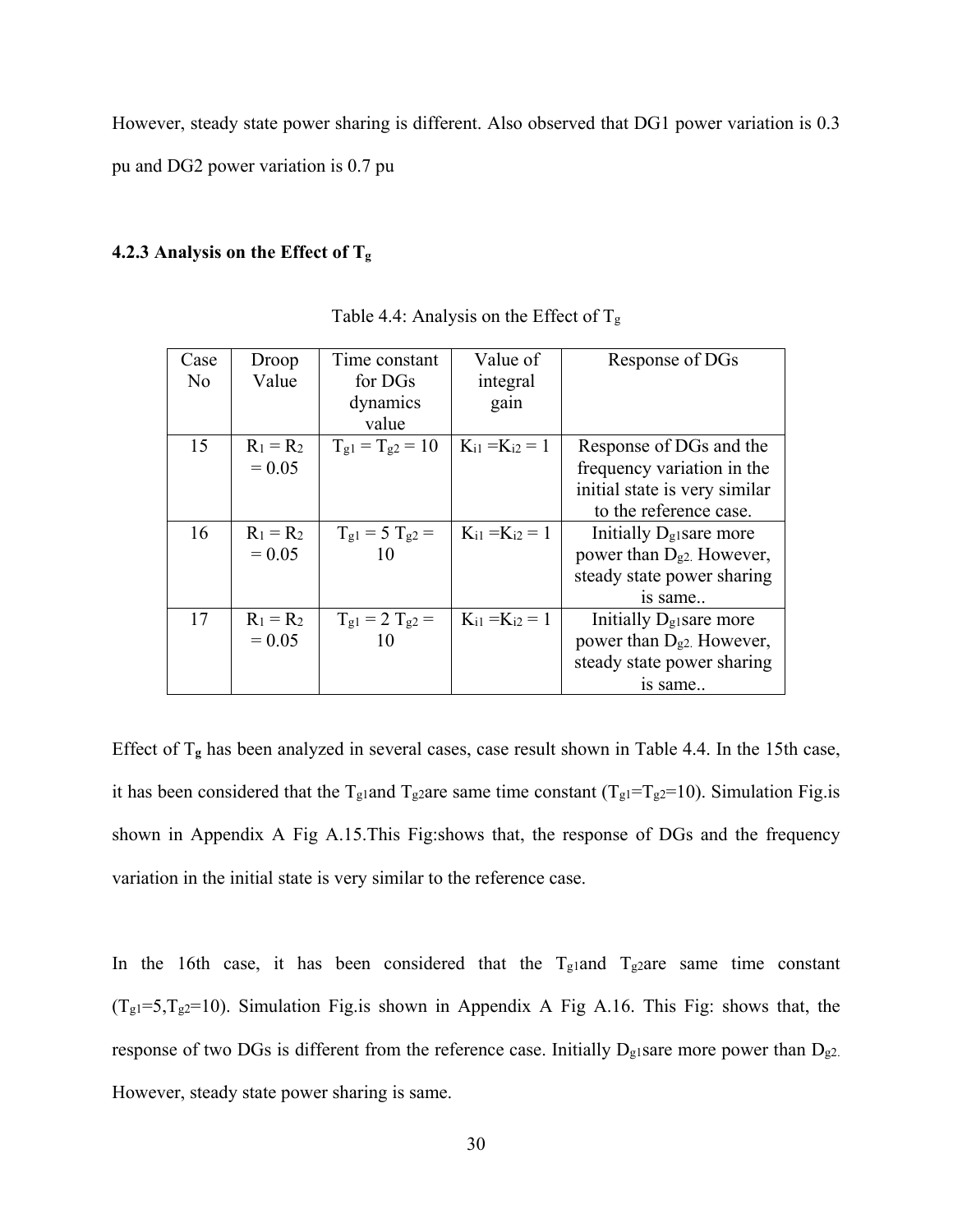In the 17th case, it has been considered that the  $T_{\text{g1}}$  and  $T_{\text{g2}}$  are same time constant  $(T<sub>g1</sub>=2,T<sub>g2</sub>=10)$ . Simulation Fig. is shown in Appendix A Fig A.17. This Fig: shows that, the response of two DGs is different from the reference case. Initially  $D_{g1}$ share more power than  $D_{g2}$ . However, steady state power sharing is same.

#### **4.3 Table's summary**

From the above investigation, it has been find out the effects of the two controller parameters on the power sharing and frequency variation as follows.

1**.** With the integral controller, the steady state frequency can be restored to the nominal value whatever thecontroller parameters we select.

2**.** Droop constant does not affect the steady state powersharing.

3. The maximum frequency deviation at the initial transient depends on the magnitude of the equivalent droop constant of the system.

4. The ratio of droop constant between DGs affects the power sharing at the beginning of the transient.More concretely, the power variation at the initial transient is approximately but not exactly proportionalto the inverse of the droop constant.

5. Steady state power sharing between DGs is determined by the integral gain. Power shared byeach DG in the steady state is exactly proportional to the inverse of the integral gain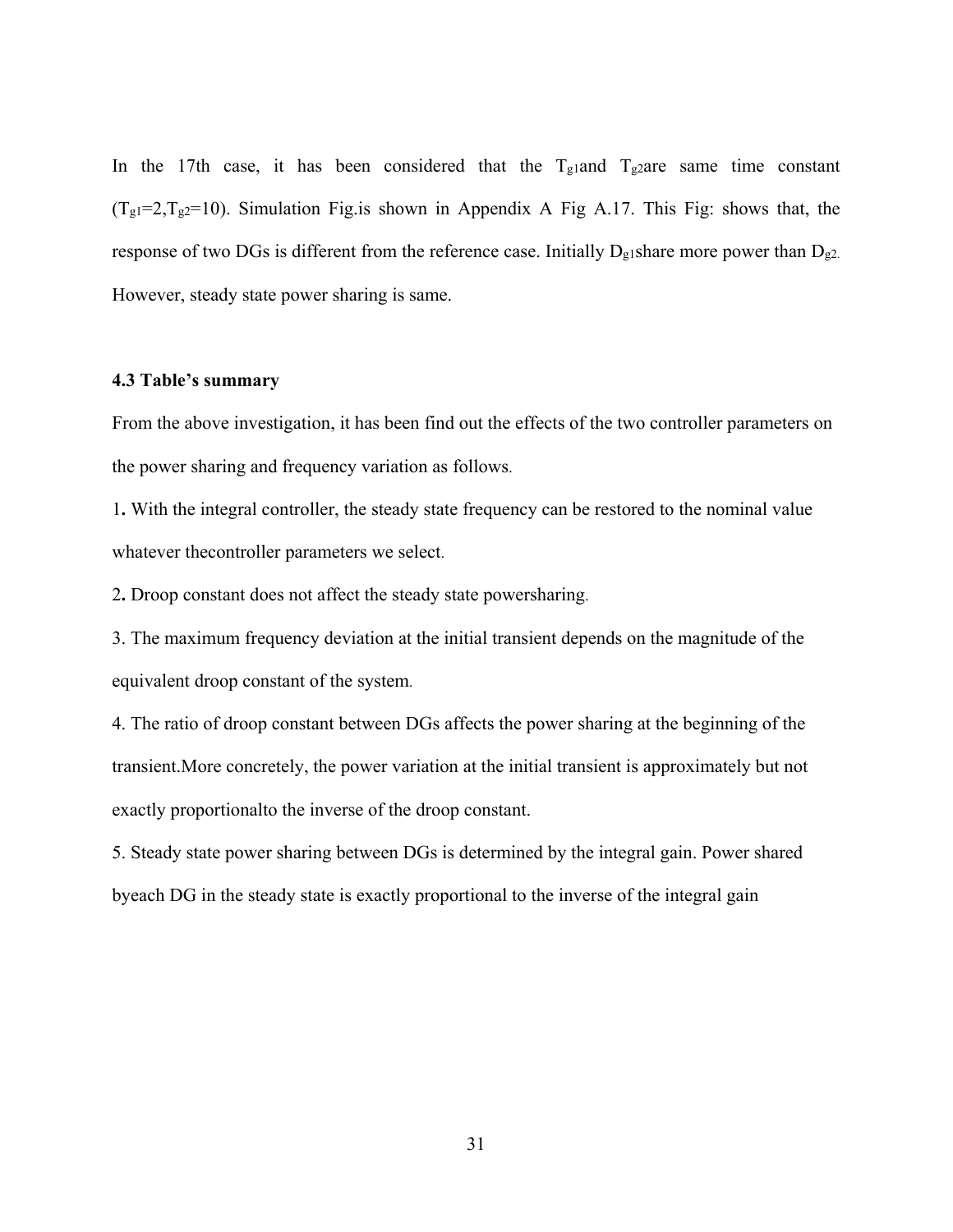#### **4.4 Rule settings**

In the previous section, it has been analyzed that the effects of the controller parameters. According to this analysis, I propose the rules to determine the parameters. The objectives are very simple as follows:

1) A DG that can increase or decrease the power output quickly will give more contribution to the power balance at the beginning.

2) Eventually, a DG with higher rating will share more load in the steady state.

3) A DG with small droop constant initially share more load.

For these objectives, the droop constant  $(R_k)$  and integral gain  $(Ki, k)$  of DG<sub>k</sub> can be determined as follows

 $T_g$ , k/ $R_k$ =Constant

 $S_k/K_k=C$ onstant

Where,  $S_k$  is the rating of DG<sub>k</sub> and  $T_g$ , k is the time constant representing the dynamics of DG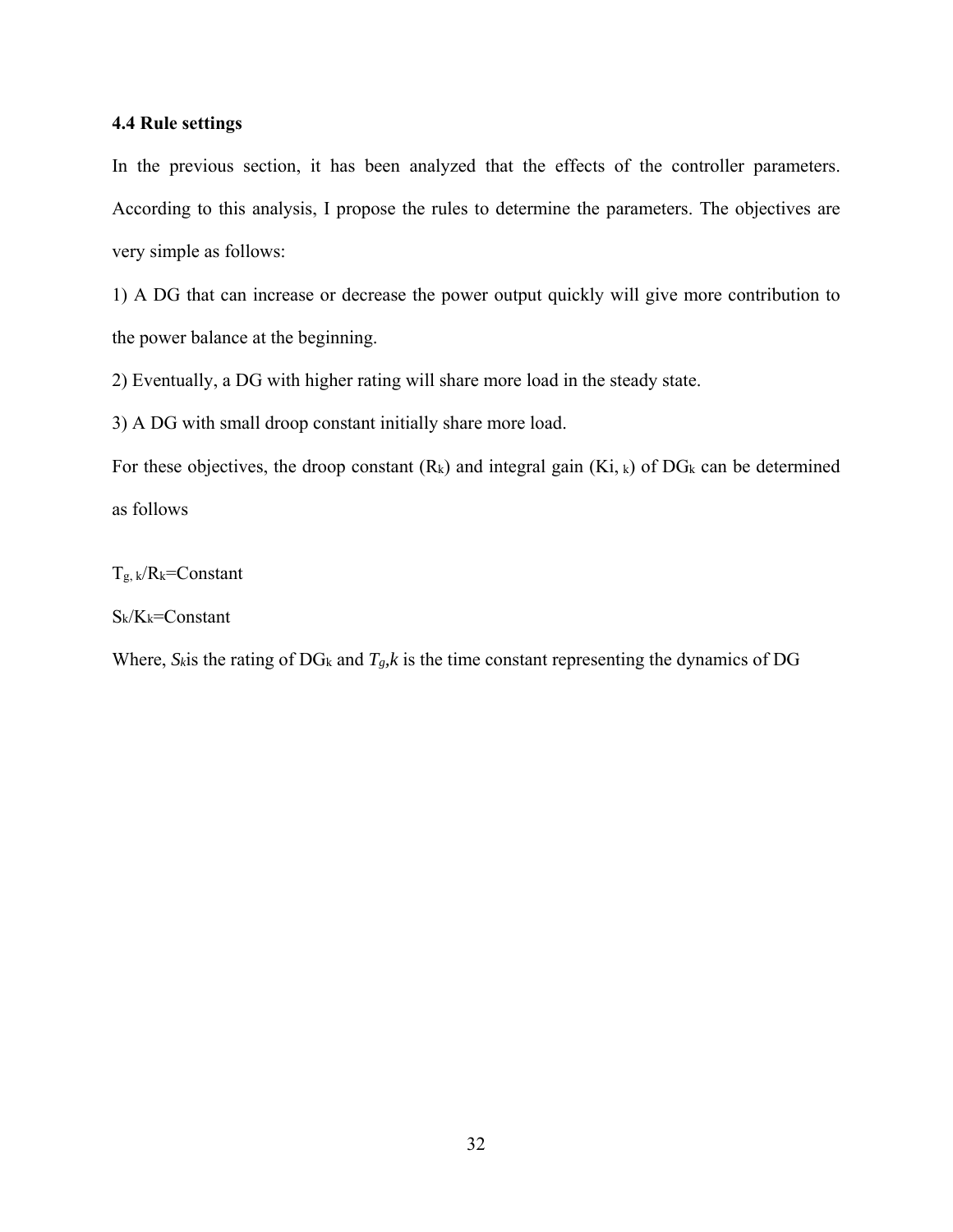# **Chapter 5**

#### **Conclusion**

This project work proposed a new power sharing and frequencycontrol method for an autonomous microgrid with variousDGs. The proposed method adopted an additional integralcontroller as well as the existing droop controller and using synchronverter instead of conventional inverter. Using asimple two DG system, the effects of the integral gain anddroop constant on the power sharing and system frequencyare investigated. Based on the analysis, rules to determinethe control parameters considering the dynamic characteristicsof various DGs were proposed. The objectives ofthe proposed method are to restore the frequency to thenominal value within limited time and to ensure the propersharing between multiple DGs considering the rating andthe dynamic characteristics of energy source of DGs. Theeffectiveness of the proposed rules was also demonstratedby simulation results.

There is a lot of future work that can be done to improve the performance of microgrids, further research may be carried out to address the following issues:

Transmission loss in microgrid, How to reduce energy cost in microgrid. Depending on the design of the connection device, a universal connection device would also be easier to model in a microgrid simulation because only the connection device would need to be modeled, not the energy source. Much work can be done to further understand the dynamics of microgrids, and completing the work will realize the full potential of combining distributed generation with microgrid concepts

33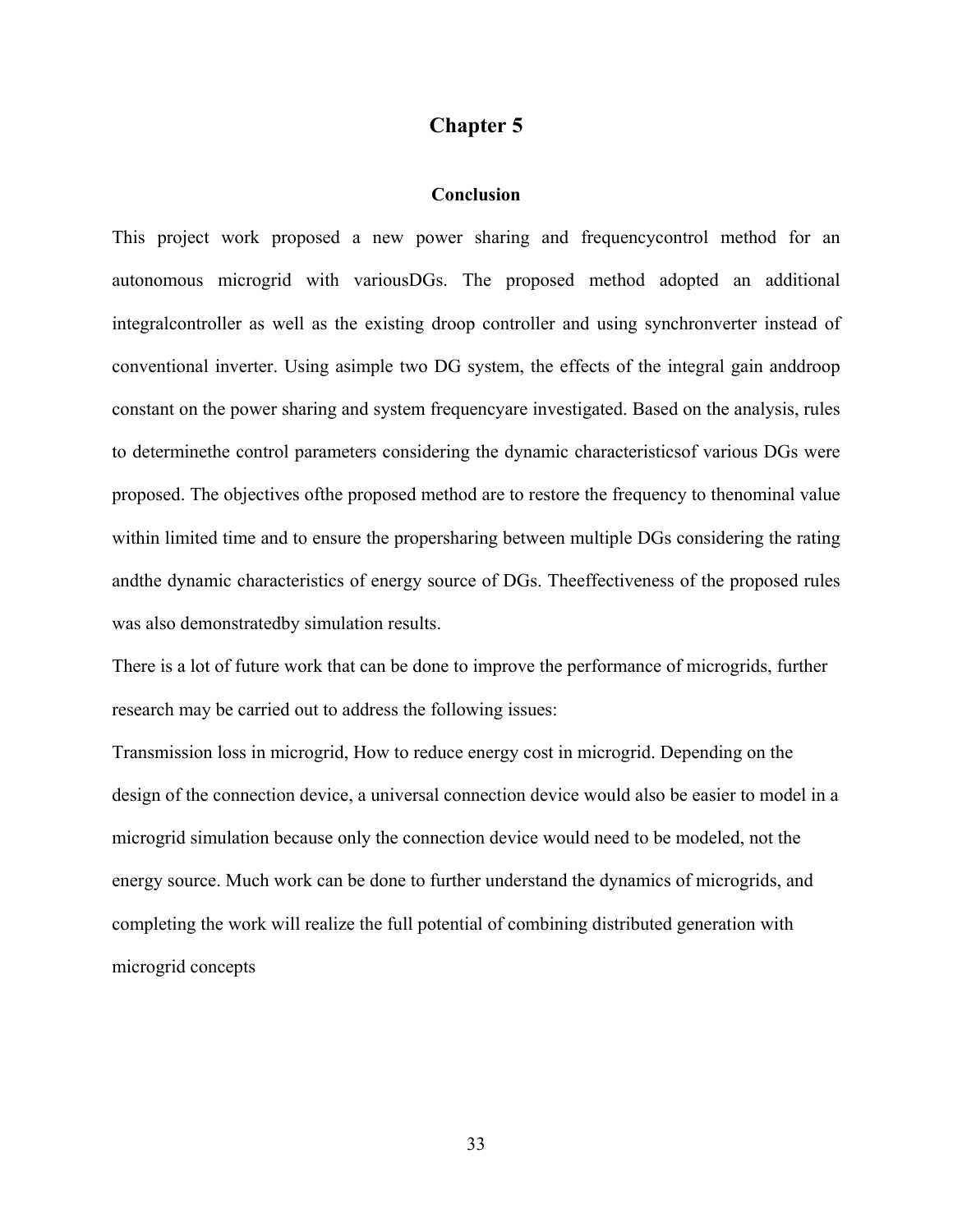# **References**

[1] B.Kroposki, T. Basso, R.D.Blasio "Microgrid standards and technologies" in*Power and Energy Society General Meeting* - *Conversion and Delivery of Electrical Energy*in the, July 2008.

[2] S.Tirupati U &K.Anant A " Effective Microgrid Synchronization in Islanded Mode*" International Journal of Computer Application , volume 75-no.16.August 2013 pp:39-45* 

[3] S. Pullins, "Microgrids – Designing Their Role in the Smart Grid". *A session at Fourth Conference on Innovative Smart Grid Technologies (ISGT 2013), United States, Washington 24th–27th February 2013*

 [4] Q. Jiang "Energy Management of Microgrid in Grid-Connected and Stand-Alone Modes*" IEEE Transaction on Power Systems (volume 28, Issue3,Aug:2013)Page:3380 - 3389* 

[5] K. D. Brabandere, B. Bolsens, J. V. denKeybus, A.Wuyte, J.Driesen, R. Belmans."A voltage and Frequency Droop Control Methode for Parallel Inverters"*IEEE Transaction on Power Systems (volume 22, Issue 4, July 2007) Page:1107 - 1115* 

[6] C. Zhao, U. Topcu, and S. H. Low "Frequency-Based Load Control in Power Systems" *American Control Conference (ACC), 2012, Date of Conference: 27-29 June 2012* 

[7] R. Buhler "Integration of Renewable Energy Sources Using Microgrids, Virtual Power Plants and the energy Hub Approach*" EEH –Power System Laboratory, Semester Thesis, Swiss Federal Institute of Technology(ETH),Zurich, March 12,2010*

[8] M. Singh, S. Santoso"Dynamic Models for Wind Turbines and Wind Power Plants" *The University of Texas at Austin, Austin, Texas, Paperavailable electronically at http://www.osti.gov/bridge*

[9] D. Bang, H. Polinder, G. Shrestha, J. A. Pereeira, Delfi "Promising Direct-Drive Generator System for Large Wind Turbines*" Published in : Wind Power to the Grid-EPE Wind Energy Chapter 1st Seminar,2008, Date of Conference: 27-28 March 2008*

[10] D.L.King, W.E.Boyson,J.A.Kratochvil "Photovoltaic Array Performance Model" *Photovoltaic System R&D Department ,Sandia National Laboratories ,Albuquerque, New Mexico*

[11] Q. C. Zhong, and G. Weiss "Synchronverters: Inverters That Mimic Synchronous Generators" *IEEE Transactions on Industrial Electronics, Vol, 58, No.4, April, 2011, Page: 1259-1267*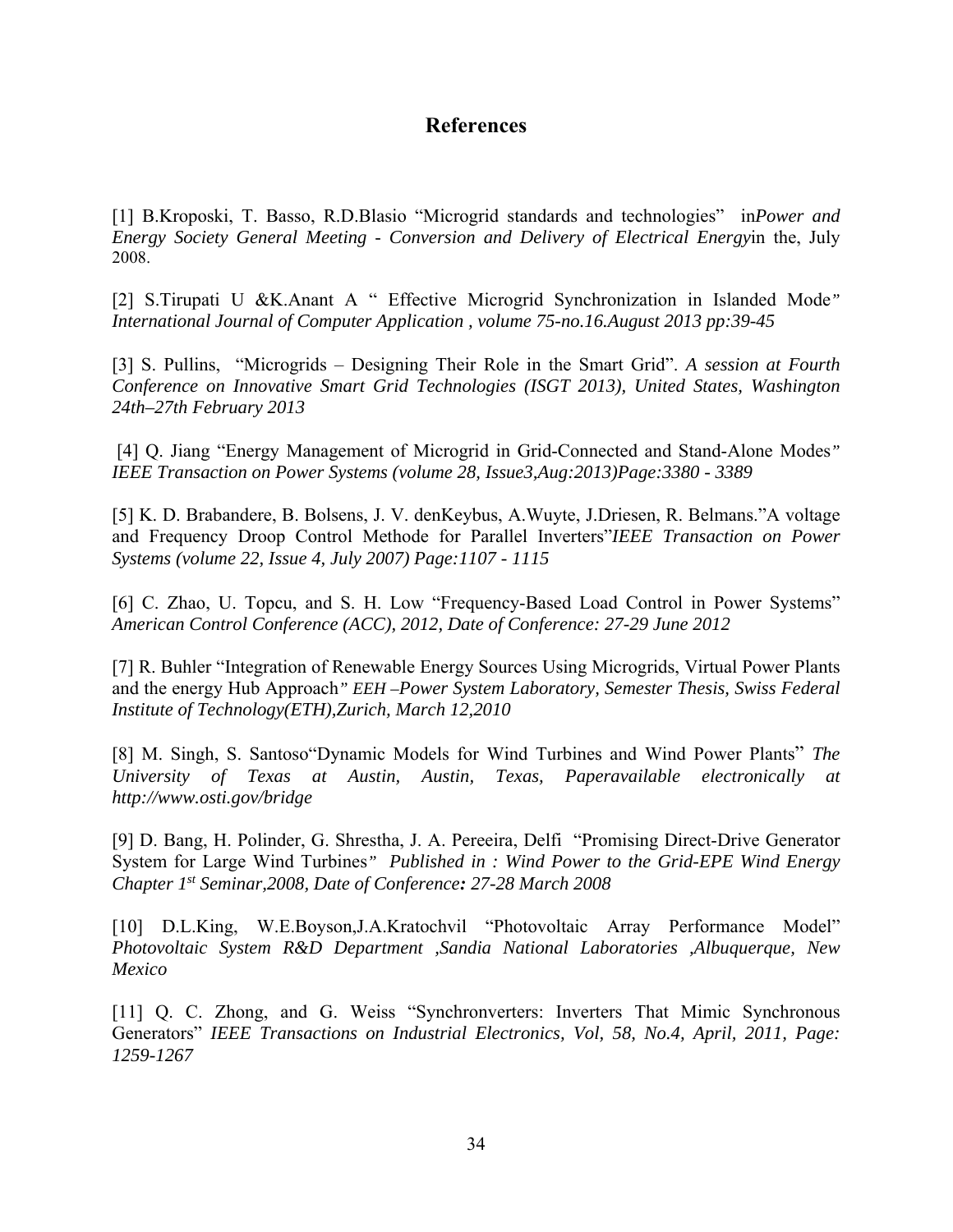[12] B. Zhao, X.Zhang, H. Tong "Design and implementation of an integrated micro-grid system" *Electricity Distribution (CICED) China International Conference, 2010.Date of Conference 13-16 September 2010.*

[13]S. Mizani, A. Yazdani " Optimal design and operation of a grid connected microgrid" *Electrical Power and Energy Conference (EPEC), 2009.Date of conference 22-23,October 2009*

[14] P. Piagi, R. H. Lasseter, "" *IEEE PES Meeting, Montreal, June 2006*

**[**15**]** H. R.Pota "Droop control for islanded microgrids"*Power and Energy Soceity General Meeting (PES) 2013,Date of Conference: 21-25 July 2013*

[16] M. Khederzadeh "Frequency Control of Microgrids by Demand Respons" *Integration of Renewables into the Distribution Grid (CIRED 2012 Workshop) Date of Conference: 29-30 May 2012*

[17] A. Madureira, C. Moreira and J. P. Lopes "Secondary Load-Frequency Control for MicroGrids in Islanded Operation" *International Conference on Renewable Energies and Power Quality (ICREPQ'05)* 

[18] Q. Shafiee, J. M. Guerrero, ,and J. C. Vasquez, "Distributed Secondary Control for Islanded MicroGrids-A Novel Approach"*IEEE Transaction on Power Electronics, Vol: 29(2), Page: 1018-1031, 2014*

[19] S. JuAhn† and J.-Ho Choi "Power Sharing and Frequency Control of an Autonomous MicrogridConsidering the Dynamic Characteristics of Distributed Generations"*Journal of International Council on Electrical Engineering Vol. 2, No. 1, pp. 39~44, 2012* 

[20] C. Ahumada, R. Cárdenas, D.Saez,, and J. M. Guerrero," Secondary Control Strategies for Frequency Restoration in Islanded Microgrids with Consideration of Communication Delays*" IEEE Transaction on Smart Grid (Volume,7 Issue,3 May 2016) pp:1430-1441* 

[21] E. Serban, H. Serban, "A Control Strategy for a Distributed PowerGeneration Microgrid Application with Voltage and Current Controlled Source Converter"*IEEE Transaction on Power Electronics (Volume: 25Issue: 12, Dec 2010) PP: 2981-2992*

[22] J. Yang, Z. Zeng, Y. Tang, J. Yan, Haibo, and Y. Wu," Load Frequency Control in Isolated Micro-Grids with Electrical Vehicles Based on Multivariable Generalized Predictive Theory" *Energies 2015, 8, 2145-2164* 

[23] "Power Generation, Operation and Control" *By Allen J. Wood, Bruce F. Wollenberg, 2nd Edition, John Wiley & Sons, 1996, pp 565*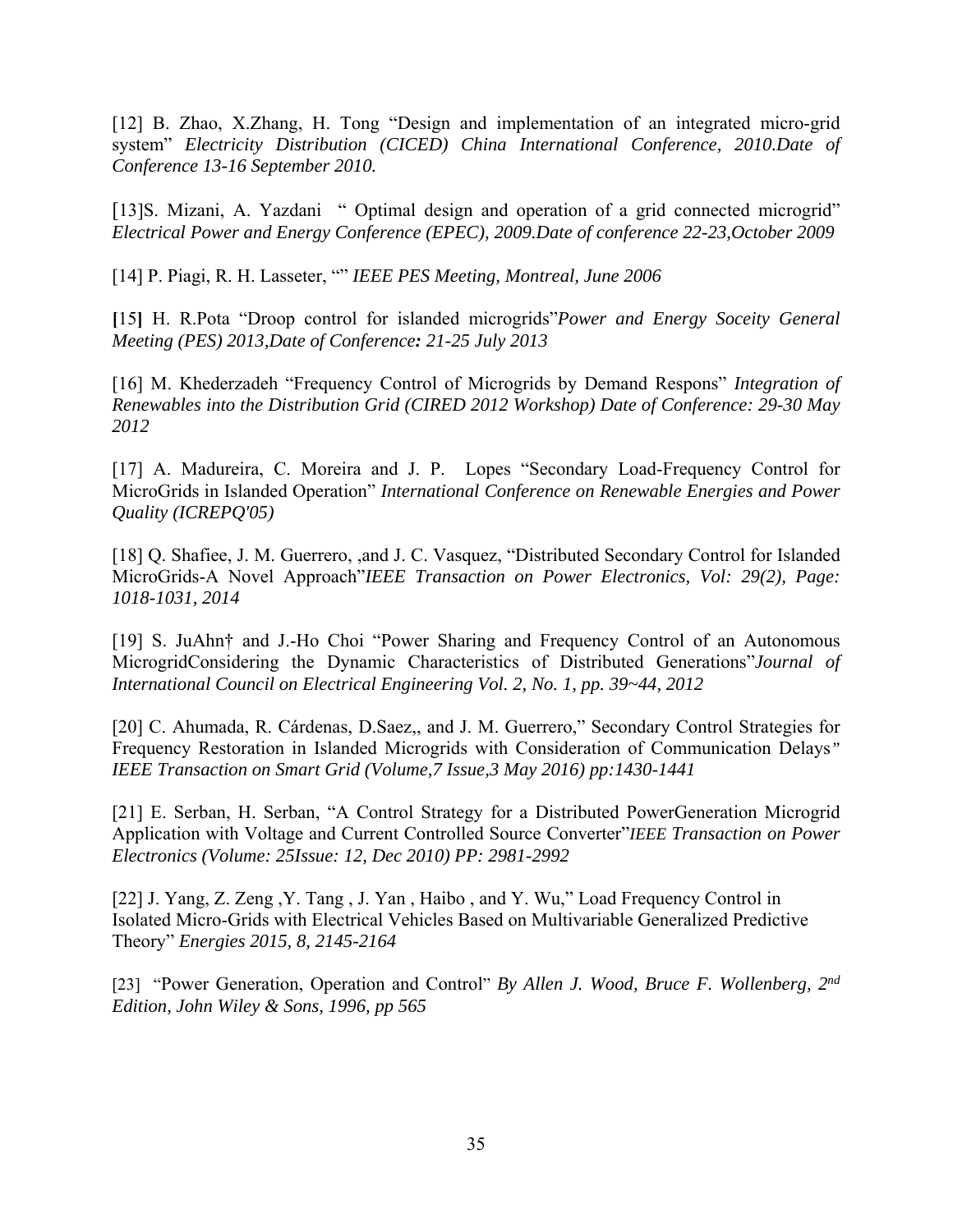# **Appendix A**



.



 Time(s) Fig: A.1.Case1: reference case,  $R_1 = R_2 = 0.05$ ,  $K_{i1} = K_{i2} = 1$ ,  $T_{g1} = T_{g2} = 10$ 



Fig. A.2.Case2: effects of the magnitude of droop constantR<sub>1</sub> = R<sub>2</sub> = 0.04, K<sub>i1</sub> = K<sub>i2</sub> = 1, T<sub>g1</sub> =  $T_{\rm g2}$  =10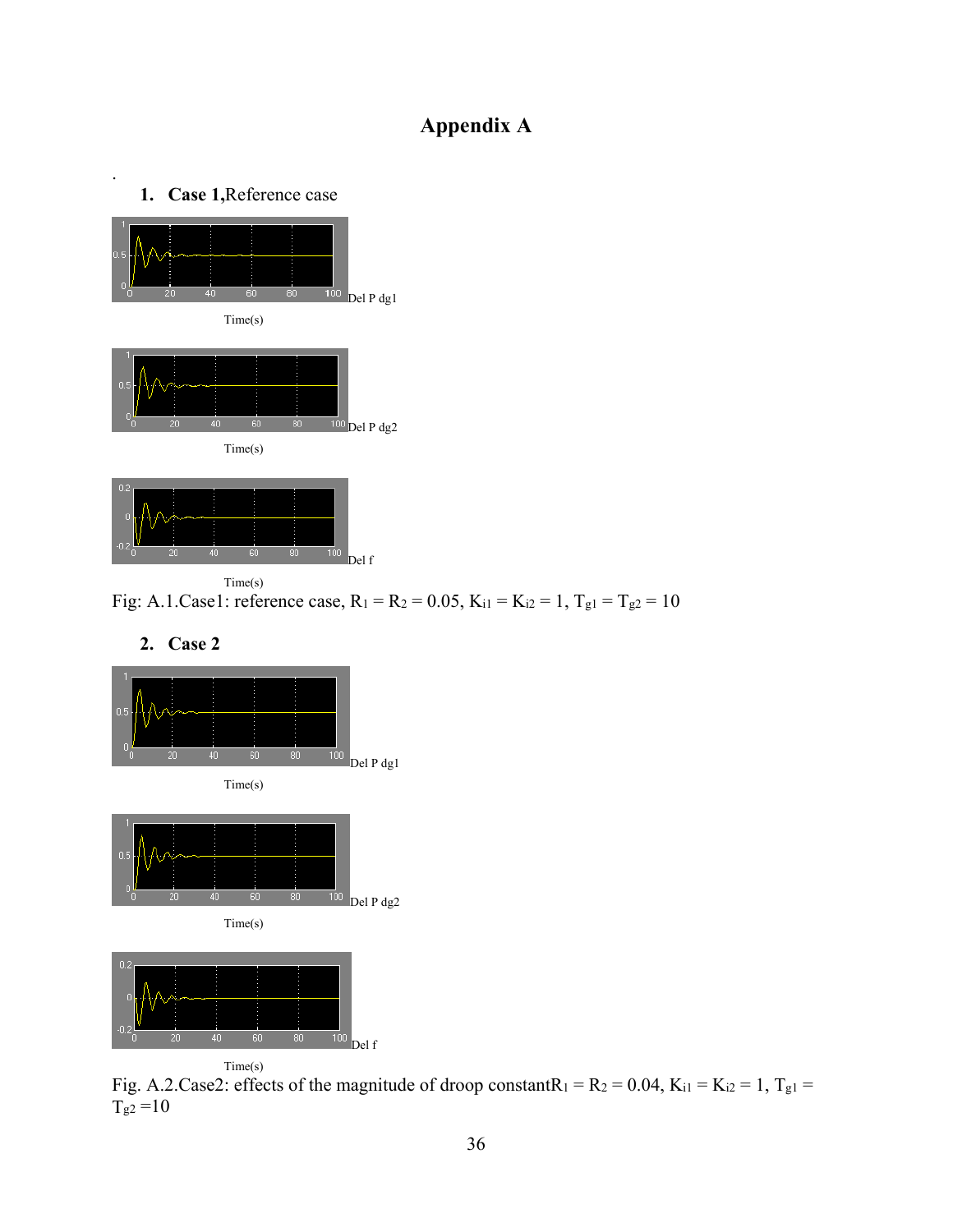

 Time(s) Fig: A.3.Case3: effects of the magnitude of droop constantR<sub>1</sub> = R<sub>2</sub> = 0.03, K<sub>i1</sub> = K<sub>i2</sub> = 1, T<sub>g1</sub> =  $T<sub>g2</sub>=10$ 



Fig. A.4.Case4: effects of the magnitude of droop constantR<sub>1</sub> = R<sub>2</sub> = 0.02, K<sub>i1</sub> = K<sub>i2</sub> = 1, T<sub>g1</sub> =

 $T_{g2}=10\,$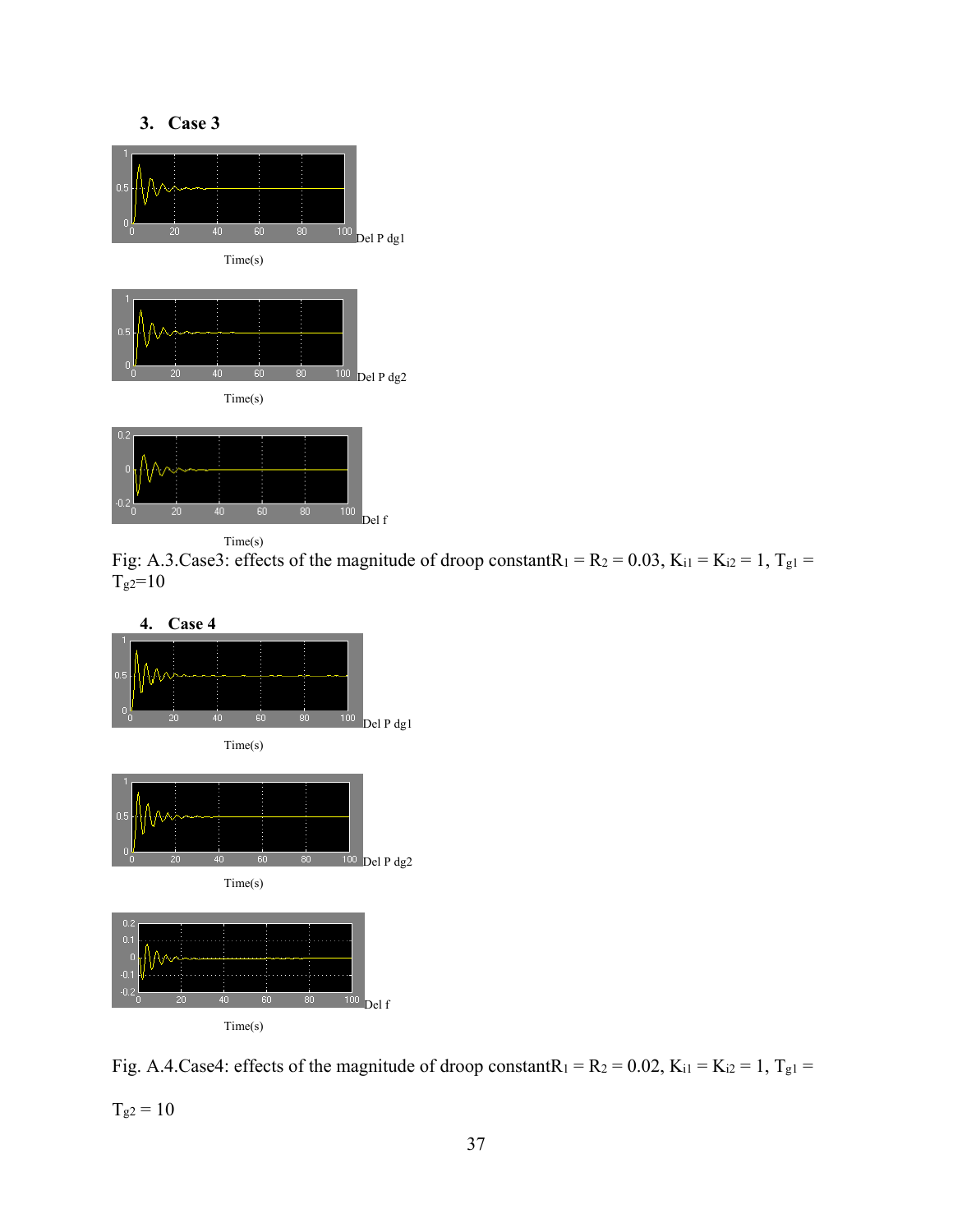

Fig: A.5.Case5: effects of the magnitude of droop constantR<sub>1</sub> = R<sub>2</sub> = 0.01, K<sub>i1</sub> = K<sub>i2</sub> = 1, T<sub>g1</sub> =  $T_{g2} = 10$ 



**6. Case 6** 

Fig: A.6.Case6: effects of droop constant between DGs,  $R_1=3R_2$  ( $R_2=0.05$ ),  $K_{i1} = K_{i2} = 1$ ,  $T_{g1} =$  $T_{g2} = 10$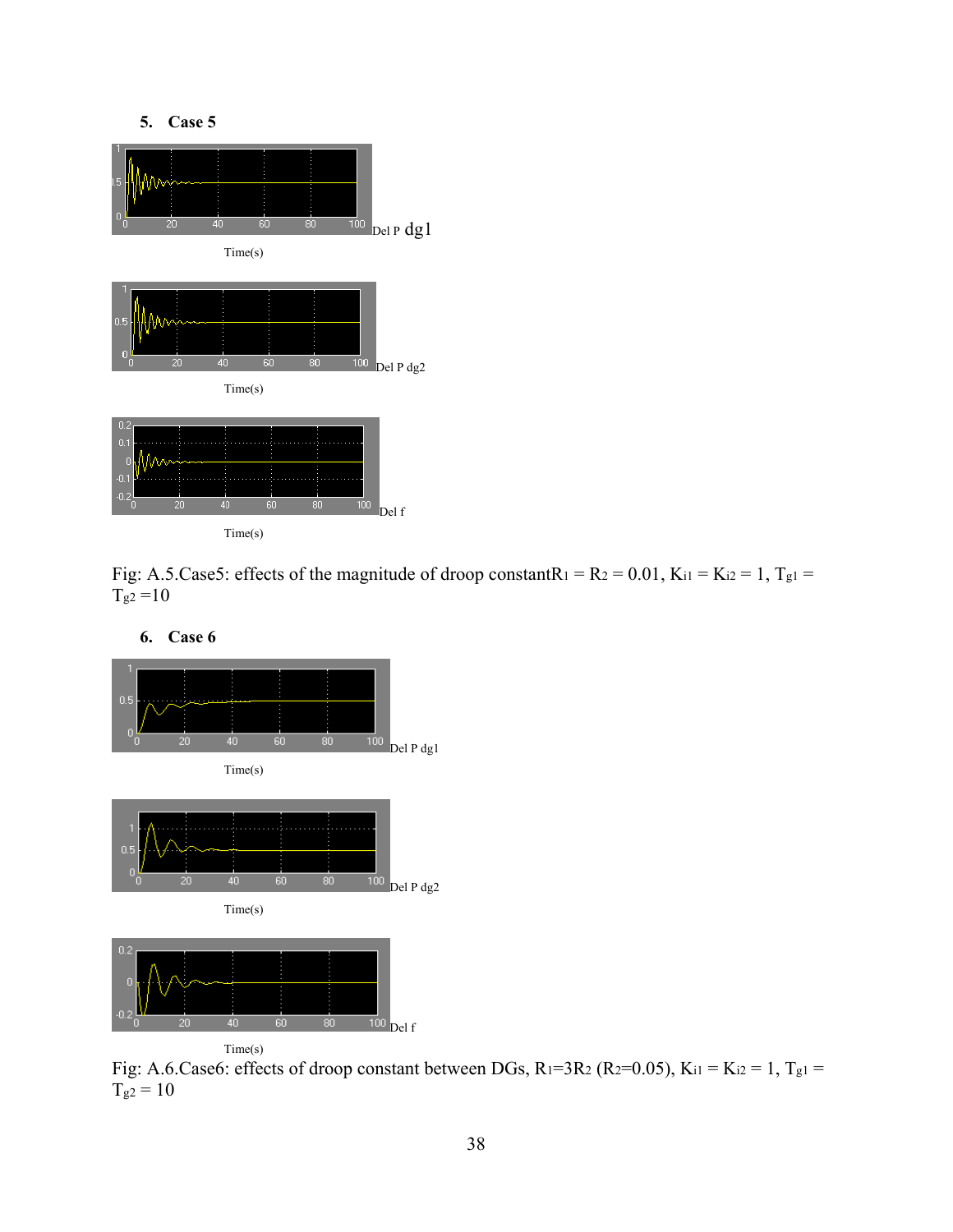

Time(s)

Fig: A.7.Case7: effects of droop constant between DGs,  $R_1=5R_2$  ( $R_2=0.05$ ),  $K_{i1} = K_{i2} = 1$ ,  $T_{g1} =$  $T_{g2} = 10$ 

 $\begin{array}{cc} 80 & 100 \\ \text{Del } \text{f} \end{array}$ 



**8. Case 8** 



Fig: A.8.Case8: effects of droop constant between DGs, R1=8R<sub>2</sub> (R<sub>2</sub>=0.05), K<sub>i1</sub> = K<sub>i2</sub> = 1, T<sub>g1</sub> =  $T_{g2}=10$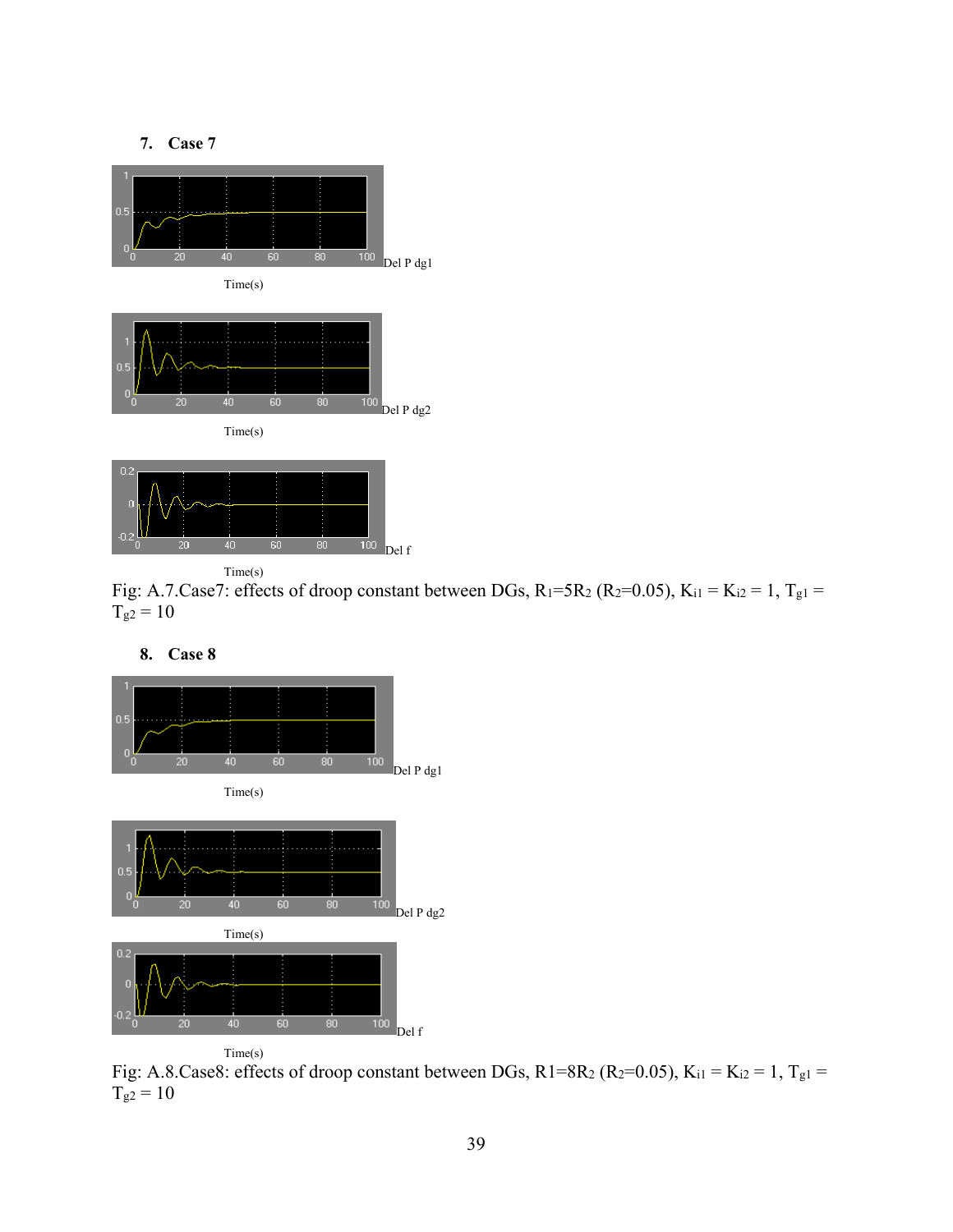

Time(s)

Fig: A.9.Case9: effects of the integral time constant between  $DGs$ <sub>(K<sub>1</sub>=K<sub>2</sub>=0.5) (R<sub>1</sub>=R<sub>2</sub>=0.05)</sub>  $(T<sub>g1</sub>=T<sub>g2</sub>=10)$ 

**10. Case 10** 



Fig: A .10.Case10: effects of the integral time constant between DGs ,  $(K_1=K_2=1)(R_1=R_2=0.05)(T_g=T_g=10)$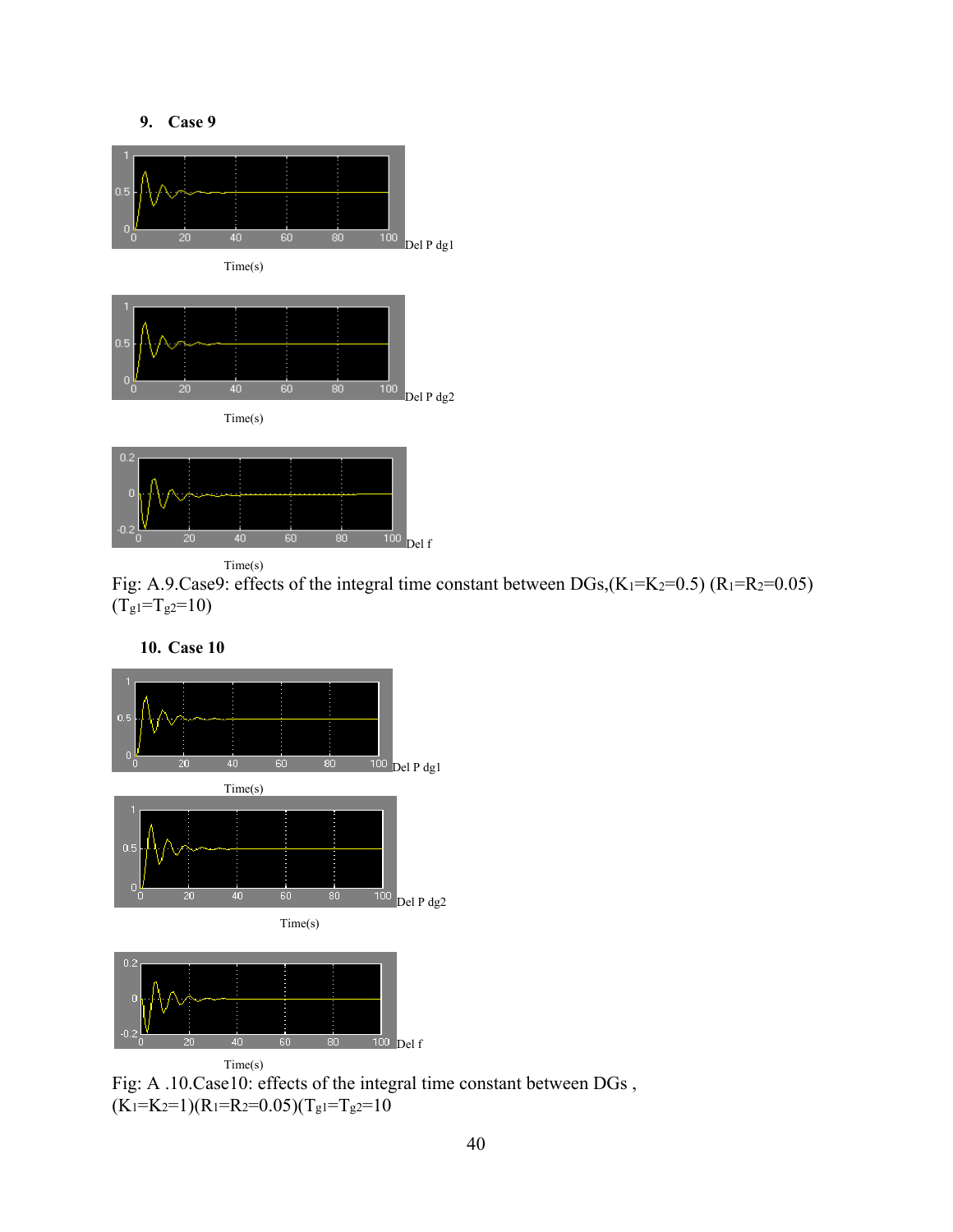







 Time(s) Fig: A.12. Case12: effects of the integral time constant between DGs,  $K_1=0.5K_2=2(R_1=R_2=0.05)(T_g1=T_g2=10)$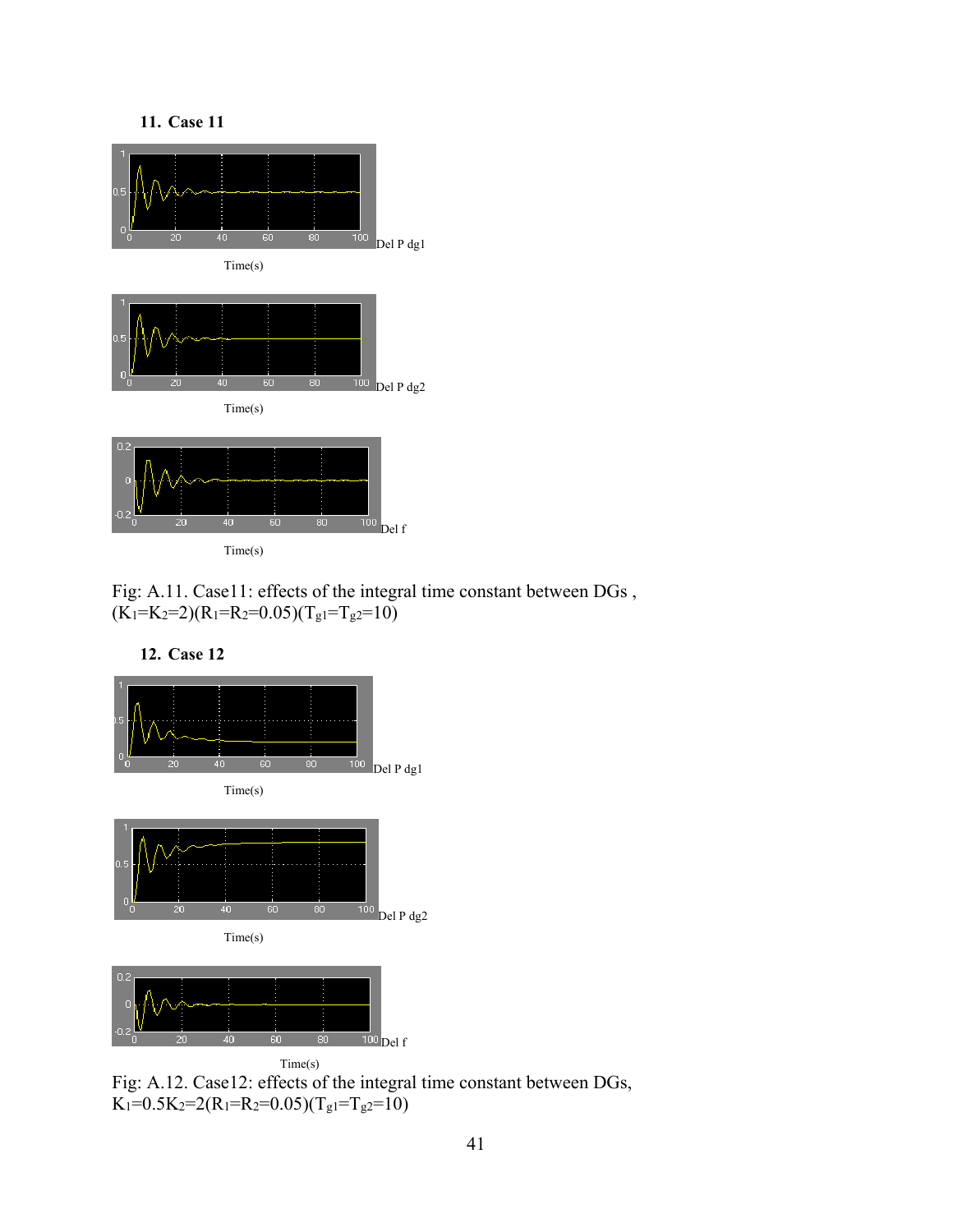

Fig: A.13.Case13: effects of the integral time constant between DGs,  $K_1=0.3K_2=0.5(R_1=R_2=0.05)(T_{g1}=T_{g2}=10)$ 



**14. Case 14** 

Fig: A.14.Case14: effects of the integral time constant between DGs,  $K_1=0.75K_2=1.5(R_1=R_2=0.05)$   $(T_g1=T_g2=10)$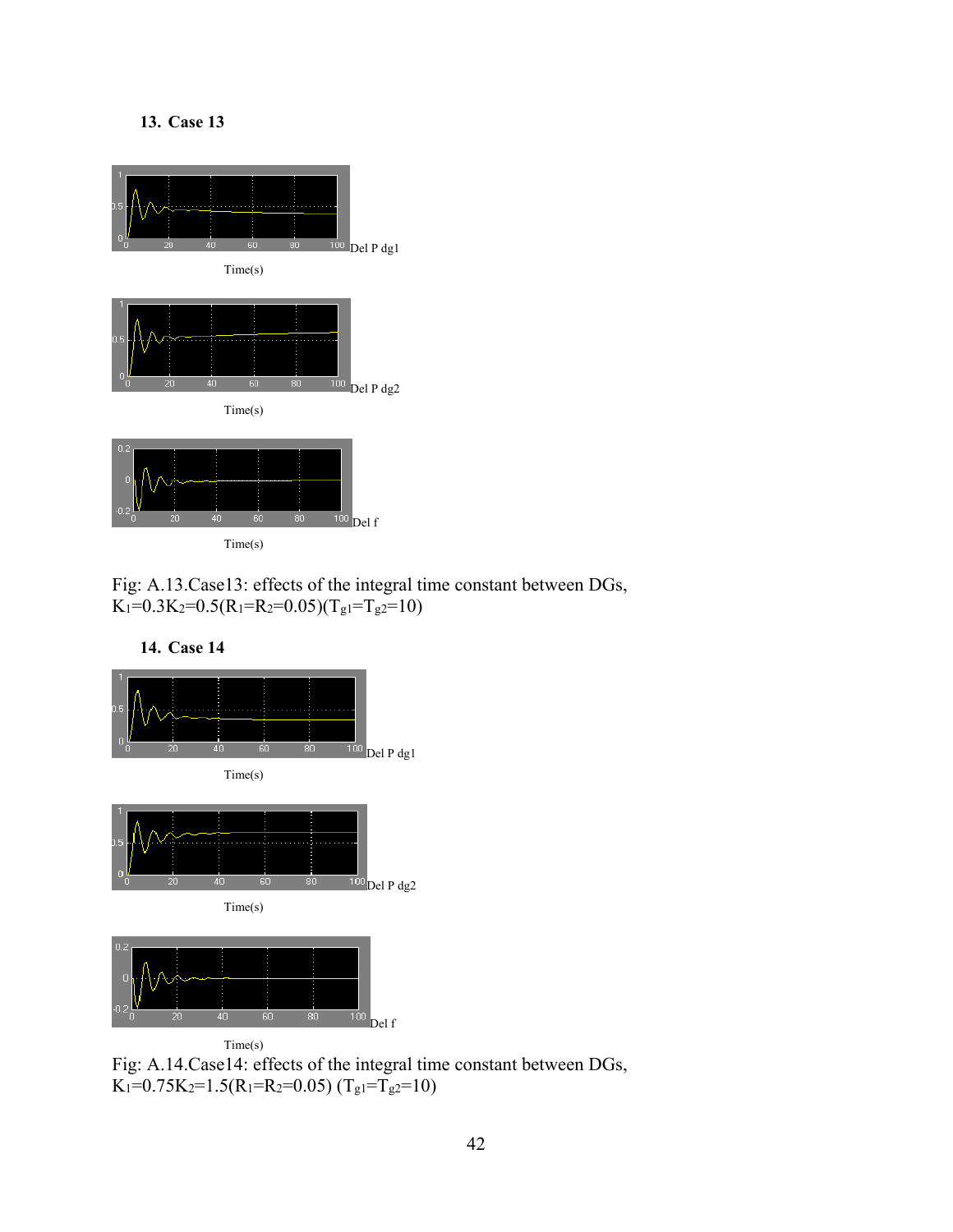

Fig: A.15.Case15: effects of the time constant Tg,  $(T_g1=T_g2=10)$   $(K_1=K_2=1)(R_1=R_2=0.05)$ 



**16. Case 16** 

Fig: A.16.Case16: effects of the time constant  $T_g$ ,  $(T_g1=5, T_g2=10)$   $(K_1=K_2=1)(R_1=R_2=0.05)$